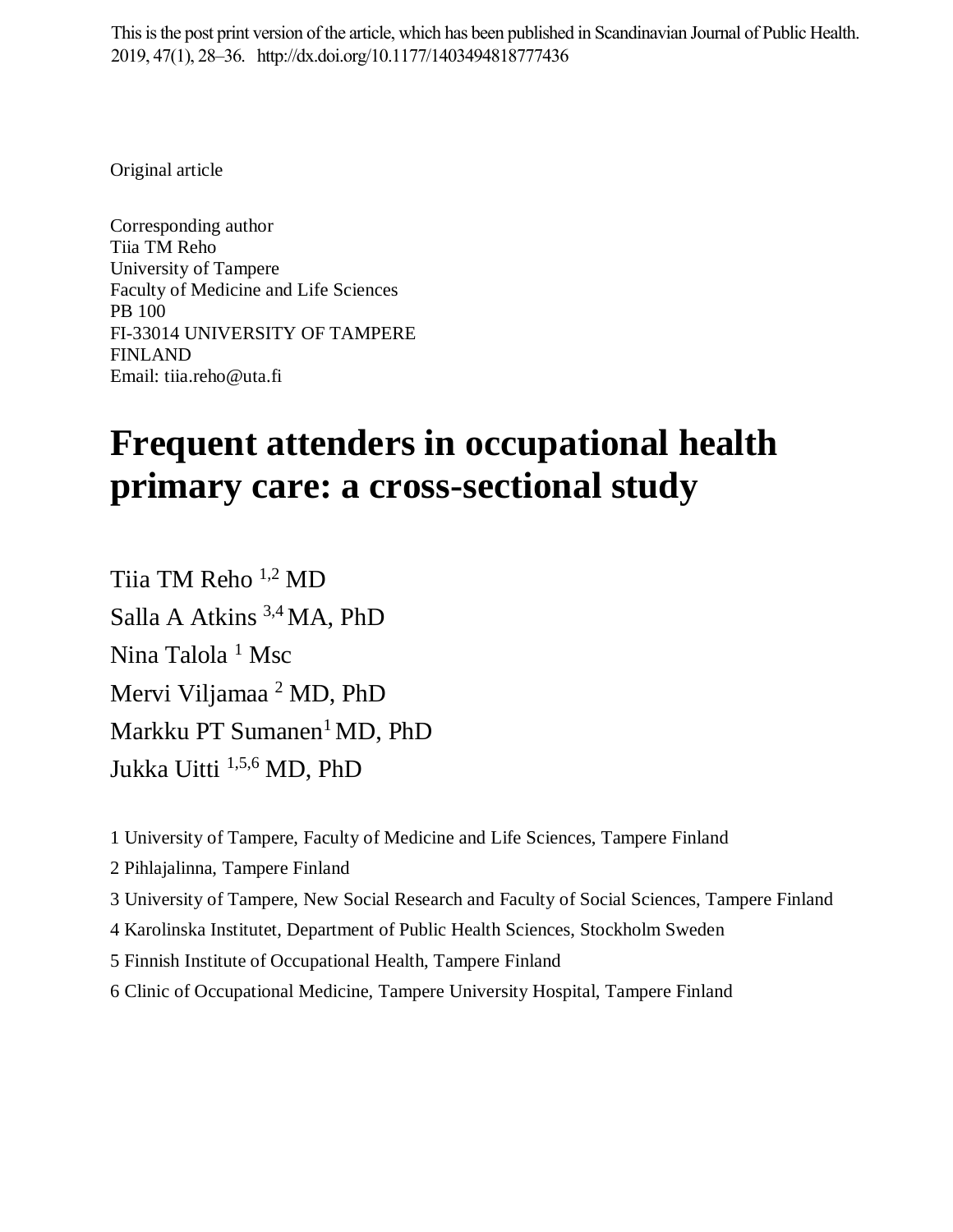#### Abstract

Aims: This study characterizes frequent attenders in primary care provided by occupational health services (OHS) in Finland.

Methods: This is a nationwide cross-sectional study using medical record data from an OHS provider in 2015. Frequent attenders were defined as persons who were within the top decile of annual visits to healthcare professionals (frequent attender 10%, FA10) at any of the OHS's 37 stations. FA10 within this study consulted the OHS primary care unit 8 or more times during 2015. We used logistic regression to analyze factors associated with frequent attendance in OHS primary care. The independent variables were age, gender, employer size and industry, health professionals visited and diagnoses given during visits to OHS. The dependent variable was belonging to the FA10 group.

Results: Altogether 31 960 patients met the inclusion criteria and were included in the study. FA10 included 3 617 patients, who conducted 36% of visits to healthcare professionals. The findings indicate that working within the manufacturing industry, health and social services or public administration and being employed in medium or large companies are associated with frequent attendance. Frequent attendance was also associated with being female, diagnoses of the musculoskeletal system or mental and behavioral disorders. In particular, depressive episodes and anxiety were associated with FA10.

Conclusions: This research characterized FA10 clients at a Finnish OHS. Illnesses of the musculoskeletal system and mental and behavioral disorders were accentuated among FA10. The stability of the FA10 group, along with their sickness absences and work disabilities should be investigated further.

#### Key Words:

frequent attender, frequent attendance, occupational health services, primary care, employee, healthcare utilization, working age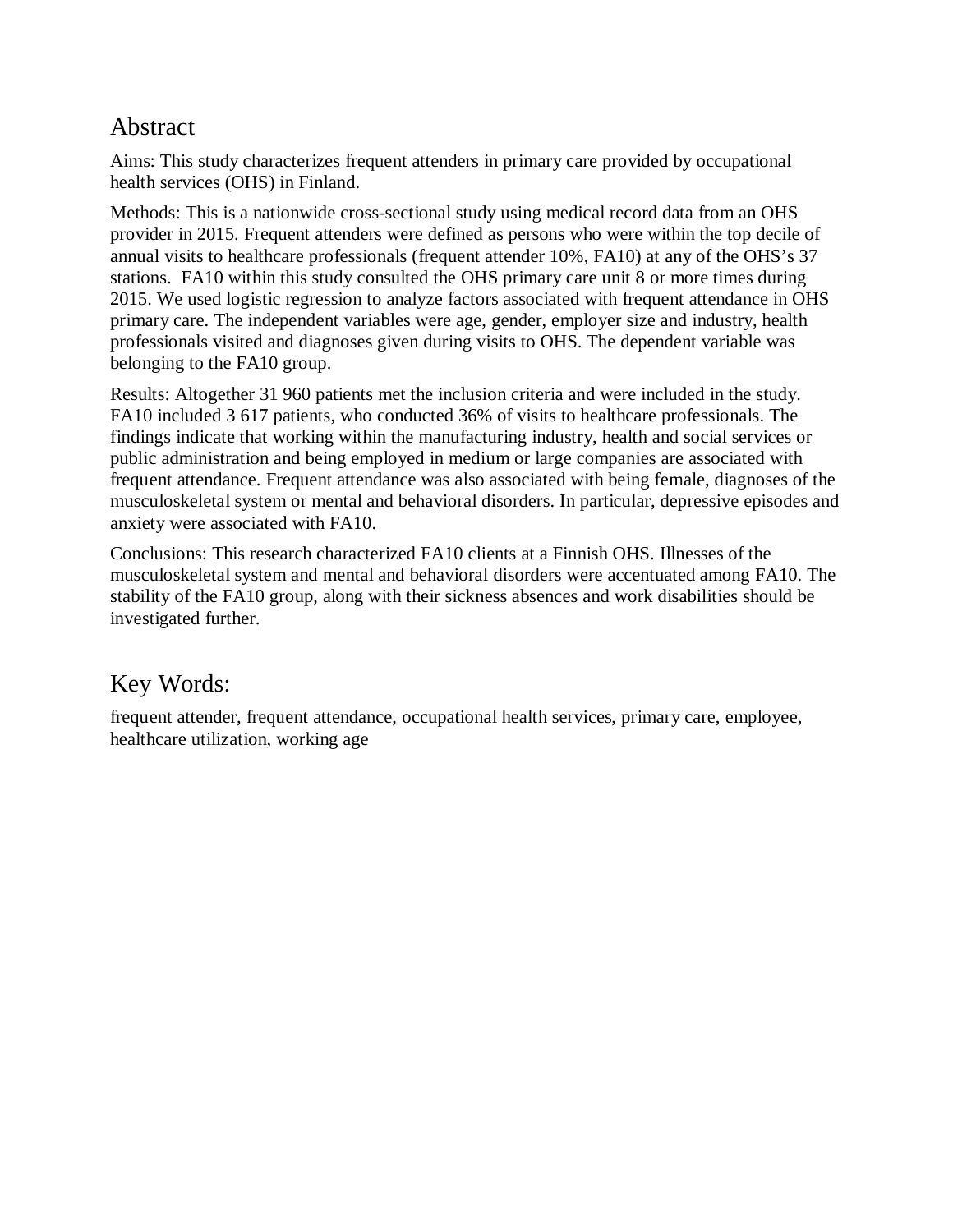### Background

Frequent attendance is widely recognized throughout health care systems internationally. Frequent attenders are often defined according to a chosen cut-off in consultation frequency or according to a fixed number of visits although the definitions vary between studies.<sup>1,2</sup> They constitute a substantial proportion of visits to the physician – internationally the top 3% and top 10% of visitors make up to 15% and 40% of all face-to-face visits respectively and contribute a substantial proportion of healthcare costs.<sup>3,4</sup> In Finnish frequent attendance studies in the private sector the top 5% of visiting clients used 40% of the costs and in specialized health care 15% of clients used 70% of the expenditure.<sup>5,6</sup>

Because of the burden on the health care system, much research has recently been conducted on frequent attenders. However, studies have focused on general practice, specialized care or emergency services, and no research has been conducted on the working population attending occupational health care services (OHS).<sup>1,7,8</sup> Research suggests that frequent attendance is linked to higher costs in both primary and specialized care but also to lower quality of life and worse self-perceived health. $8-10$  Frequent attenders are often chronically ill with multiple conditions, are prone to injuries and often have medically unexplained physical symptoms (MUPS) and illdefined pathophysiology such as chronic pain.<sup>1,4,6,11,12</sup> In addition mental disorders such as anxiety and depression are often present and when further examination is conducted on already examined frequent attenders, untreated depression and anxiety can be found .<sup>4,13</sup> In studies on the general population frequent attendance has been associated with unemployment.  $1,14$  Due to the beneficial health effects of employment it is crucial to examine occupational health (OH) frequent attenders as a separate group.<sup>15</sup> As this heterogeneous group of patients appears to be vulnerable and burdened with multiple problems their services should be carefully planned and special attention should be paid to careful diagnostics.

Coordination of care and identifying FAs is particularly challenging in Finland, as the country has three different healthcare sectors in which primary care is provided: firstly, public or municipal, funded by the state with service fee; secondly, occupational health, funded mostly by employers (approximately 80-85%); and thirdly, private, funded by the individual and partly subsidized by the state. OHS coverage including prevention of occupational health hazards is legislated. In addition, most employers voluntarily purchase primary health care services from the OHS, which is currently available to 90% of Finland's workforce.<sup>16</sup> Employees of organizations that have purchased OHS primary care services can use these services for free. The goal of OHS is to foster employee health and prevent working disability and OHS strive to find cost effective ways to fulfill this aim. It has been previously noted that chronic illnesses affecting working ability are associated with visiting OHS primary care.<sup>17</sup> Categorizing patients in terms of contacts with OHS and diagnoses, for example through medical records would allow for directing resources and preventive measures to chosen patient groups.<sup>18</sup> This would also allow investigating and managing possible underlying and unnoticed reasons for repetitive contacts.19– <sup>21</sup> Interventions aimed at frequent attenders have achieved promising effects in management of depression, reducing visits and improving Quality of Life  $\text{(QoL)}$ .<sup>19–21</sup> To date, this categorization within OHS has not been possible, as primary care frequent attenders may use different health care professionals without being identified for more detailed follow up, and no studies have been conducted on frequent attenders in occupational health primary care in Finland or elsewhere.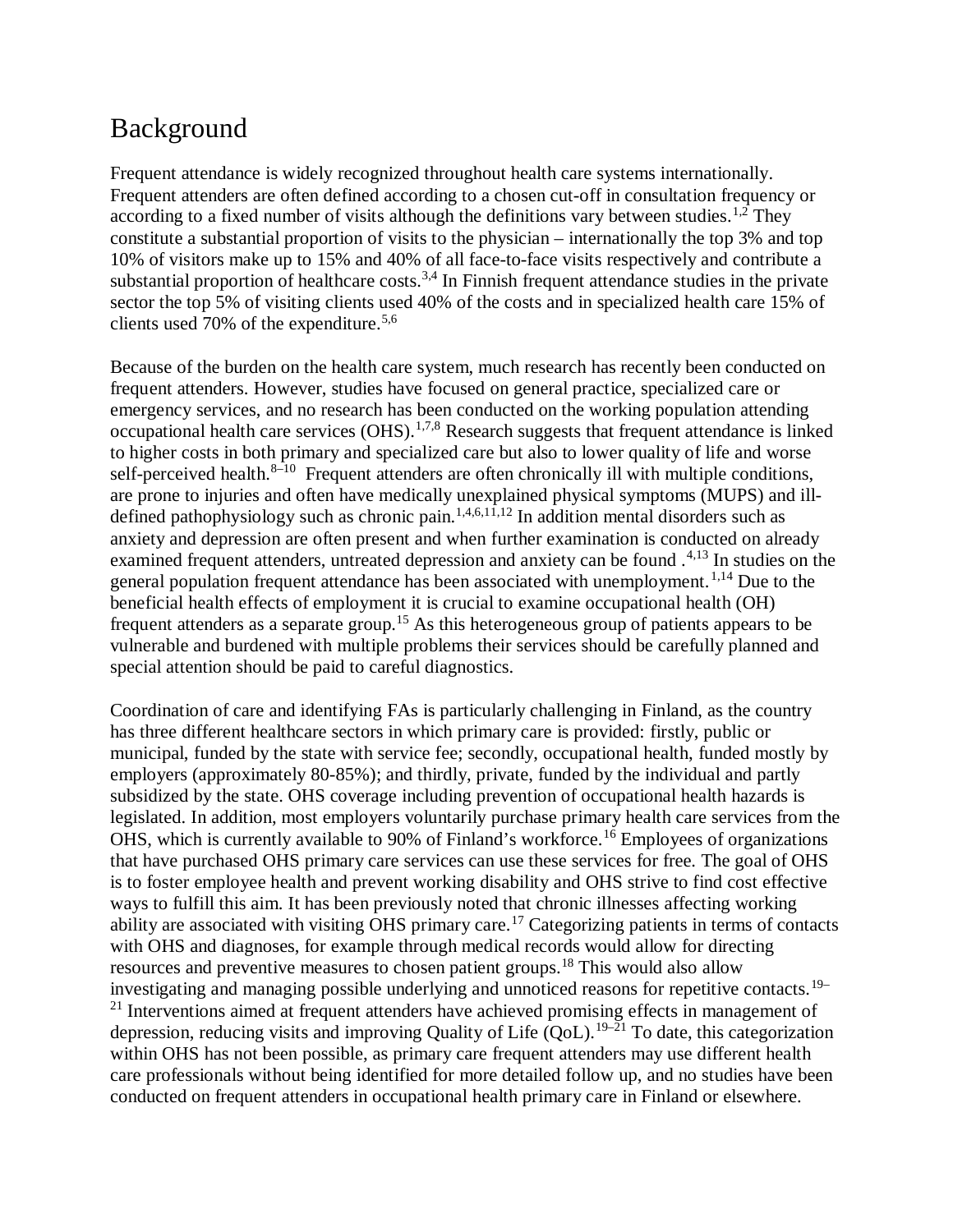Our study aims to characterize frequent attenders in OHS primary care and to explore how frequent attenders in private OHS differ from non-frequent attenders.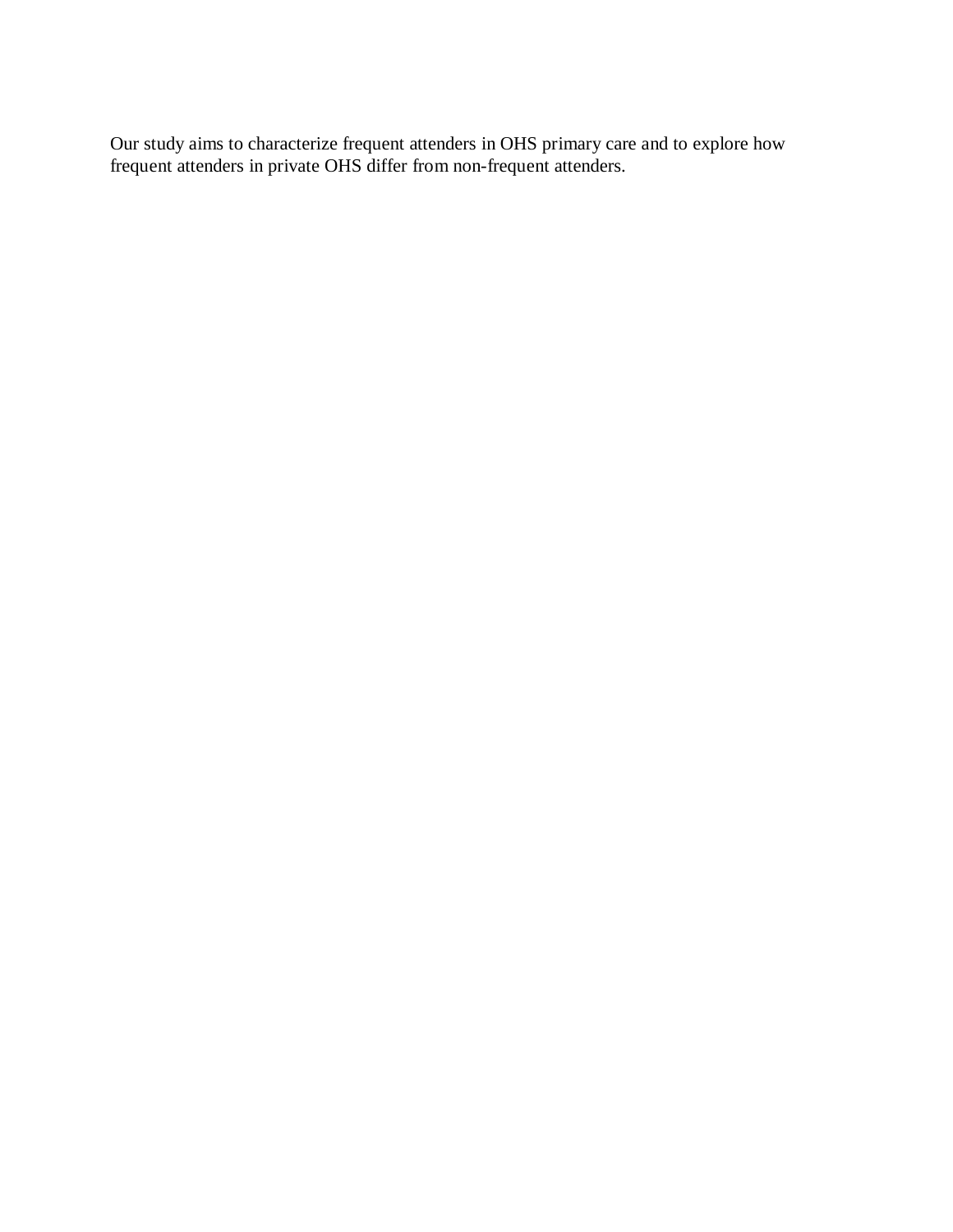# Methods

#### Setting and participants

This study was conducted using the register data of a large private Finnish OHS provider Pihlajalinna. Pihlajalinna had 37 OHS units around the country and altogether 68 370 registered OHS clients at the end of 2015. Pihlajalinna's clientele consists of a wide range of the working population around Finland from a variety of industries and lengths of employment history. In Pihlajalinna, as in other OHS, employees can use the services of occupational health nurses, physicians, physiotherapists and psychologists, all of whom usually are specialized in occupational health. Consultations with physiotherapists and psychologists are available after a referral from a nurse or physician. At each visit to a physician, the patient is evaluated and a diagnosis using ICD-10 is recorded. As part of protecting work ability, OHS can organize a confidential consultation between the employer, employee and the occupational health physician to discuss working ability (referred to as OH collaborative negotiation).

#### Data collection

Pihlajalinna extracted all data from 2015 on face-to-face primary care visits to physicians, nurses, psychologists and physiotherapists, consultations with other medical specialists, and OH negotiations held from electronic medical records and transferred these to a separate platform for pseudonymization. The pseudonymized data were sent to Tampere University Occupational Health Group for analysis. The data also contained demographic information including employee age and gender and size and main industry of the employer. No sampling was done.

The whole clientele consisted of 68 370 employees at the end of the year 2015. Of these 45 999 patients visited the OHS in 2015. The inclusion criteria were employees aged 18−68 years who had a comprehensive primary care plan and who had had at least one curative face-to-face contact with an OHS primary care unit in 2015. We excluded all visits that were general medical examinations, mandatory occupational safety examinations or not conducted face-to-face (telephone calls, prescription renewals). ICD-10 diagnoses were collected from visit data and only the first (i.e. the main) diagnosis recorded for the visit was considered in analysis.

#### Statistical analysis

We used the widely accepted definition of frequent attenders as the top decile of attenders  $(FA10).<sup>1,2</sup>$  Data from all the visits to the above-mentioned professionals were used to determine the FA10 group. We examined the distribution of the dependent variable, FA10, in four age categories (18−34, 35−44, 45−54, 55−68), divided further by sex.

For the independent variables, of employer size, industry, and main diagnosis further categorization was done. Employers were divided to four groups according to the number of employees (micro 1–10, small 11–50, medium 51–250 and large >251 employees). Classification of industry was done according to Statistics Finland (TOL2008 / NACE Rev 2). The main diagnoses were categorized according to the chapter headings of ICD-10. From these, subgroups were defined in more detail based on the leading causes for disability pension and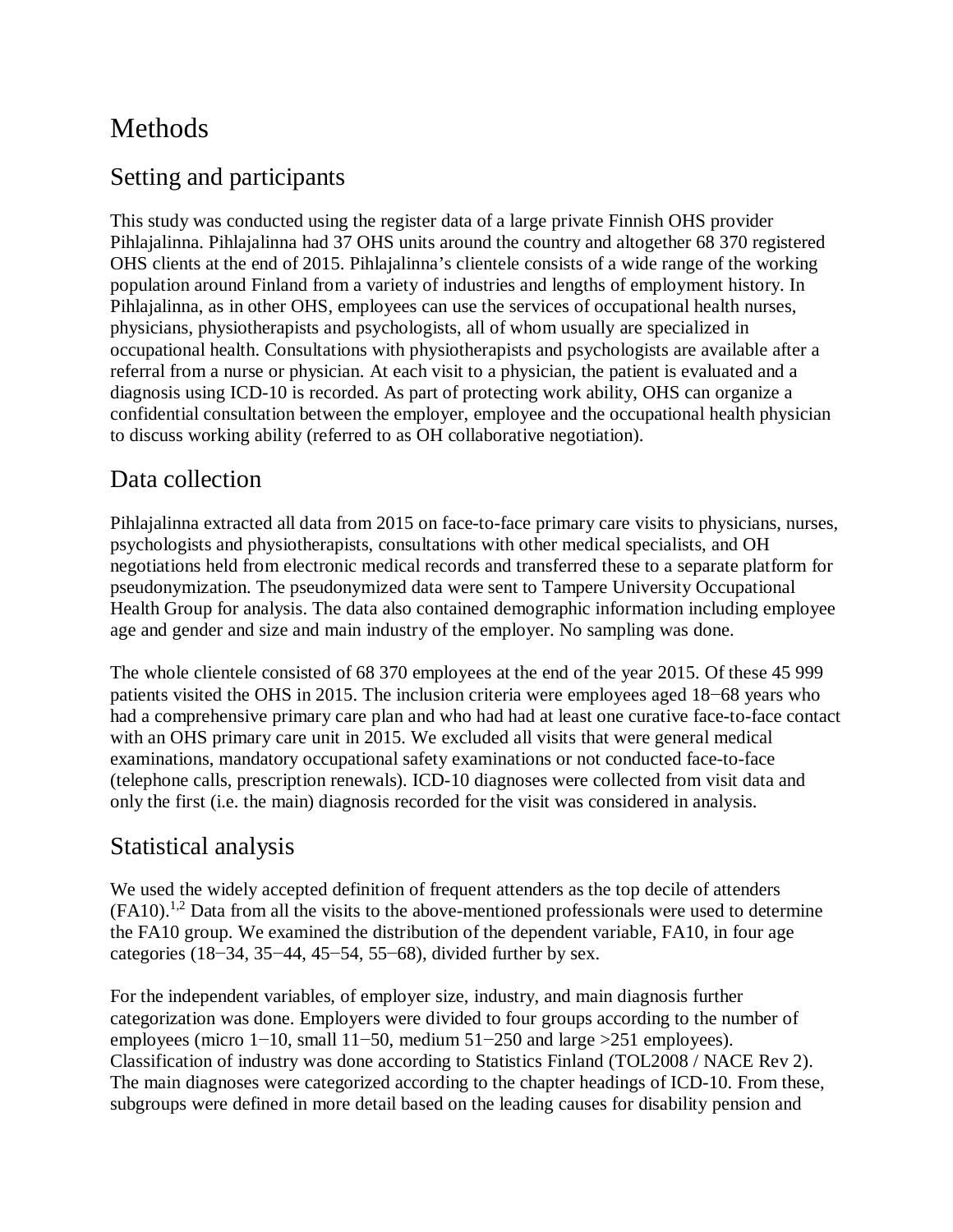sickness absence in Finland (for example depression, F32-F33) and linkage to frequent attendance in previous studies. $4,12,13$ 

We compared the FA10 to the rest of the study population (referred to as non-frequent attender, non-FA). We used descriptive statistics to examine the number and distribution of visits between different professional groups, the distribution of diagnoses, attendance at OH collaborative negotiation, demographics, and data concerning the employer size and industry and FA10 status. Statistical significance was tested using the chi square -test. We used logistic regression analysis to test whether gender, age group, OH collaborative negotiation, employer size, industry and diagnosis group were independently associated with the dependent variable FA10. Diagnostic groups were analyzed as dummy variables (no/yes) and were adjusted for sex, industry and age (as a continuous variable). Odds ratios (OR) with 95% confidence intervals (CI) were determined. Team statistician NT conducted statistical analyses using IBM SPSS Statistics version 23. P values less than 0.05 were considered statistically significant.

#### Ethical considerations

The study was approved by Tampere University Hospital ethics committee (ETL R16041) and by the National Institute of Health and Welfare (THL/556/5.05.OO/2016). Individual consent is not required in Finland for large samples of register studies.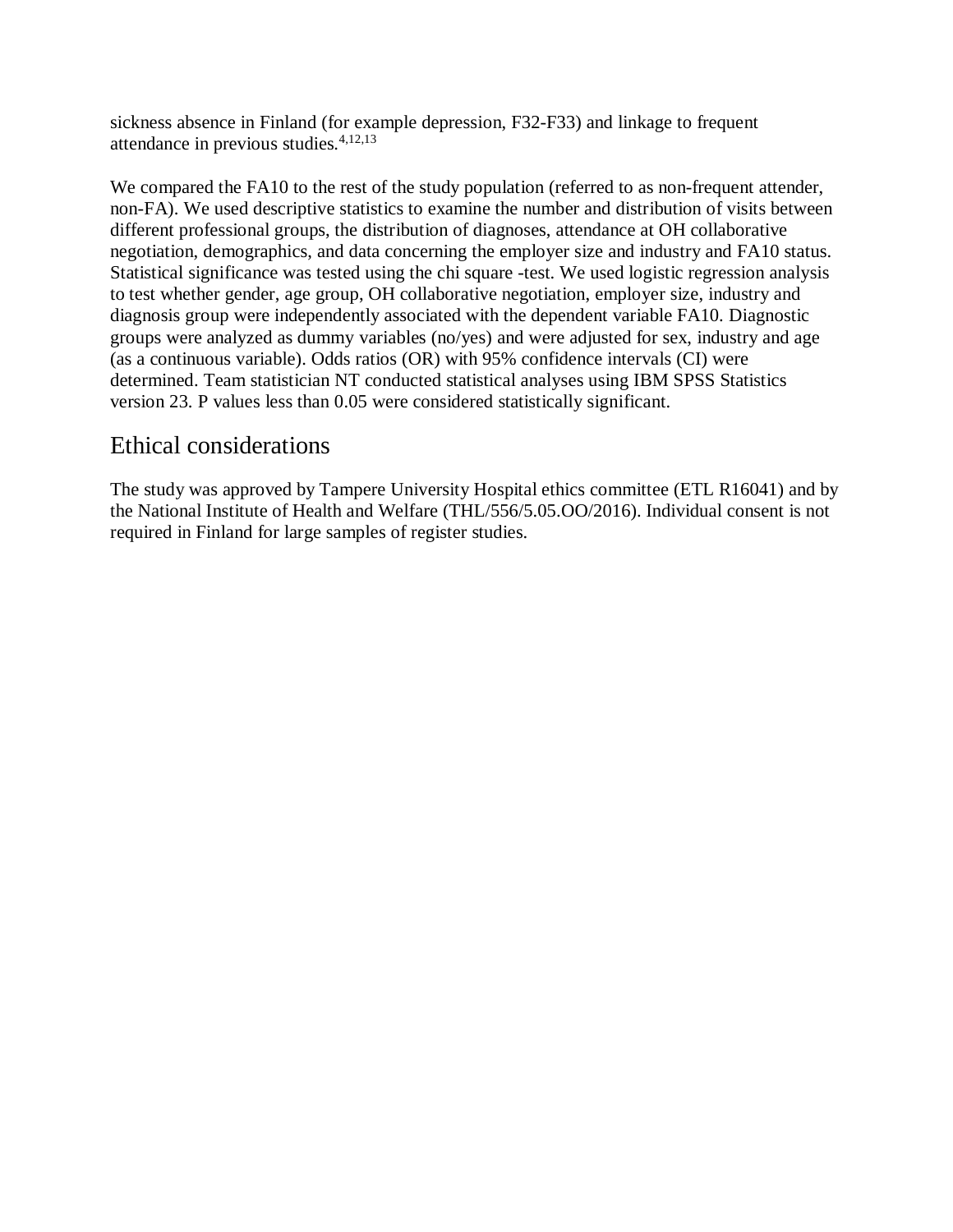### Results

Altogether 31 960 employees with mean age of 43 years visited OHS primary care during the study year and met the inclusion criteria. The mean number of visits was 3.7 per year per person and the top 10% (FA10) consulted the OH unit 8 or more times. FA10 ( $n = 3617$ ) accounted for 36% of all visits to the OHS primary care. Most consultations were with a physician (70%) and the rest were with a nurse, physiotherapist or psychologist (14%, 11% and 5% respectively). Although the entire dataset contained more men than women ( $n = 18, 307, 57\%$ ), in FA10 the gender distribution was equal (male  $n = 1811$ , 50%). See table 1 for further descriptive data of FA10 vs. non-FA.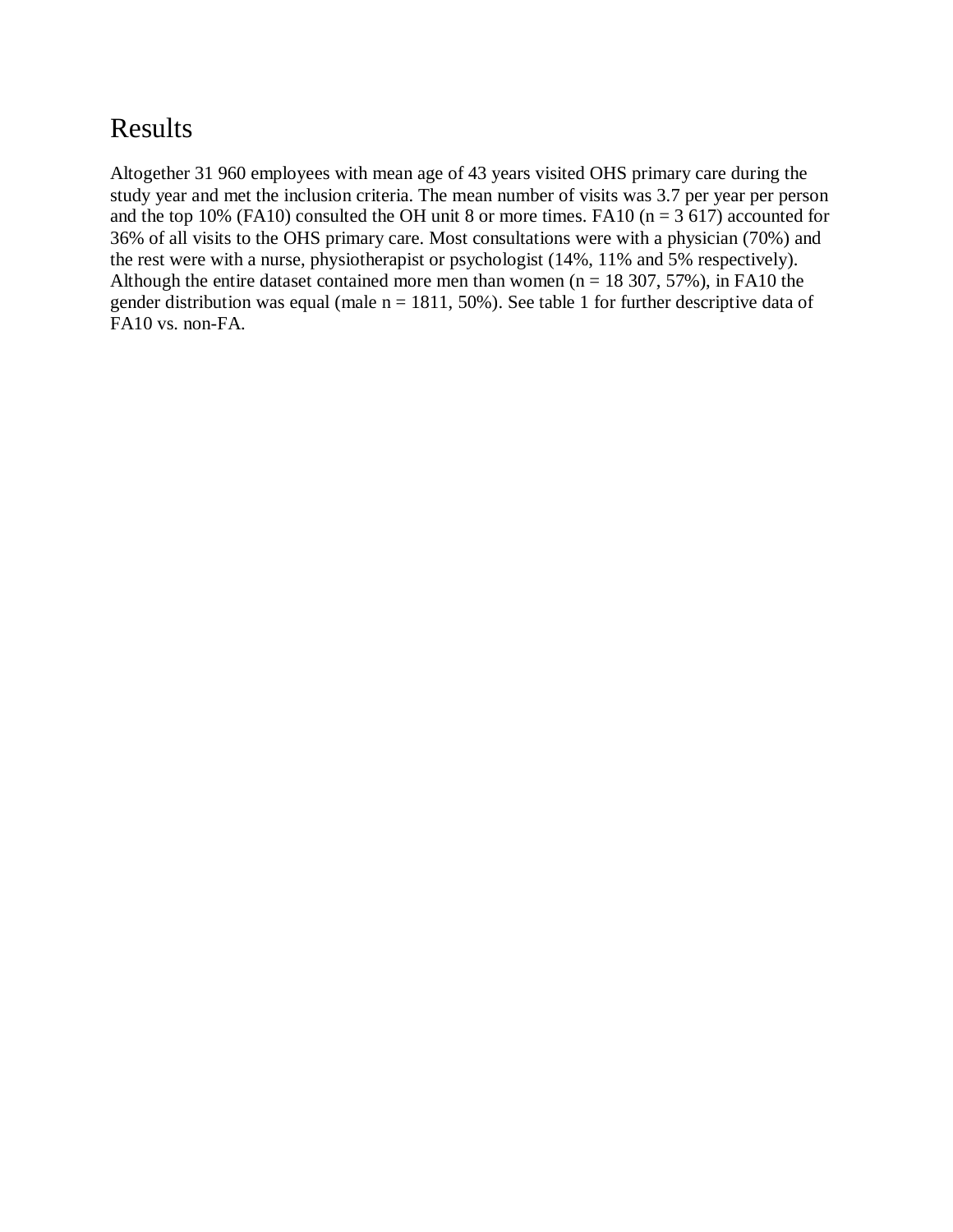|                                                                         | <b>FA10</b> |       | non-FA      |      |         |
|-------------------------------------------------------------------------|-------------|-------|-------------|------|---------|
|                                                                         | $n = 3617$  |       | $n = 28343$ |      |         |
| Characteristics                                                         | n           | (% )  | $\mathbf n$ | (% ) | p value |
| Sex                                                                     |             |       |             |      | < 0.001 |
| Male                                                                    | 1811        | (50)  | 16 4 96     | (58) |         |
| Female                                                                  | 1806        | (50)  | 11 847      | (42) |         |
| Age                                                                     |             |       |             |      | < 0.001 |
| $18 - 34$                                                               | 840         | (23)  | 8 3 0 7     | (29) |         |
| $35 - 44$                                                               | 908         | (25)  | 6741        | (24) |         |
| $45 - 54$                                                               | 983         | (27)  | 7654        | (27) |         |
| $55 - 68$                                                               | 886         | (25)  | 5 641       | (20) |         |
| Company size                                                            |             |       |             |      | < 0.001 |
| $0 - 10$                                                                | 227         | (6)   | 4 0 1 6     | (14) |         |
| $11 - 50$                                                               | 862         | (24)  | 8 0 4 9     | (28) |         |
| $51 - 250$                                                              | 1 1 1 1     | (31)  | 7 0 5 0     | (25) |         |
| >250                                                                    | 1417        | (39)  | 9 2 2 8     | (33) |         |
| Professionals visited in 2015                                           |             |       |             |      | < 0.001 |
| Doctor                                                                  | 3 609       | (100) | 25 868      | (91) |         |
| Nurse                                                                   | 2 0 6 8     | (57)  | 8 0 2 6     | (28) |         |
| Physiotherapist consultation                                            | 1 4 8 9     | (41)  | 2868        | (10) |         |
| Psychologist consultation                                               | 232         | (6)   | 825         | (3)  |         |
| Specialist consultation                                                 | 901         | (25)  | 2 2 2 4     | (8)  |         |
| OH collaborative negotiation                                            |             |       |             |      | < 0.001 |
| No                                                                      | 3 2 9 4     | (91)  | 28 077      | (99) |         |
| Yes                                                                     | 323         | (9)   | 266         | (1)  |         |
| Industry                                                                |             |       |             |      | < 0.001 |
| Manufacturing                                                           | 1 3 9 8     | (39)  | 8510        | (30) |         |
| Construction                                                            | 124         | (3)   | 1706        | (6)  |         |
| Wholesale and retail trade; repair of motor<br>vehicles and motorcycles | 313         | (9)   | 3 2 1 4     | (11) |         |
| Transporting and storage                                                | 141         | (4)   | 1516        | (5)  |         |
| Accommodation and food service activities                               | 73          | (2)   | 968         | (3)  |         |
| Information and communication                                           | 119         | (3)   | 1421        | (5)  |         |

Table 1. Characteristics of frequent attender 10% (FA10) compared with non-frequent attender  $(non-FA) N = 31960$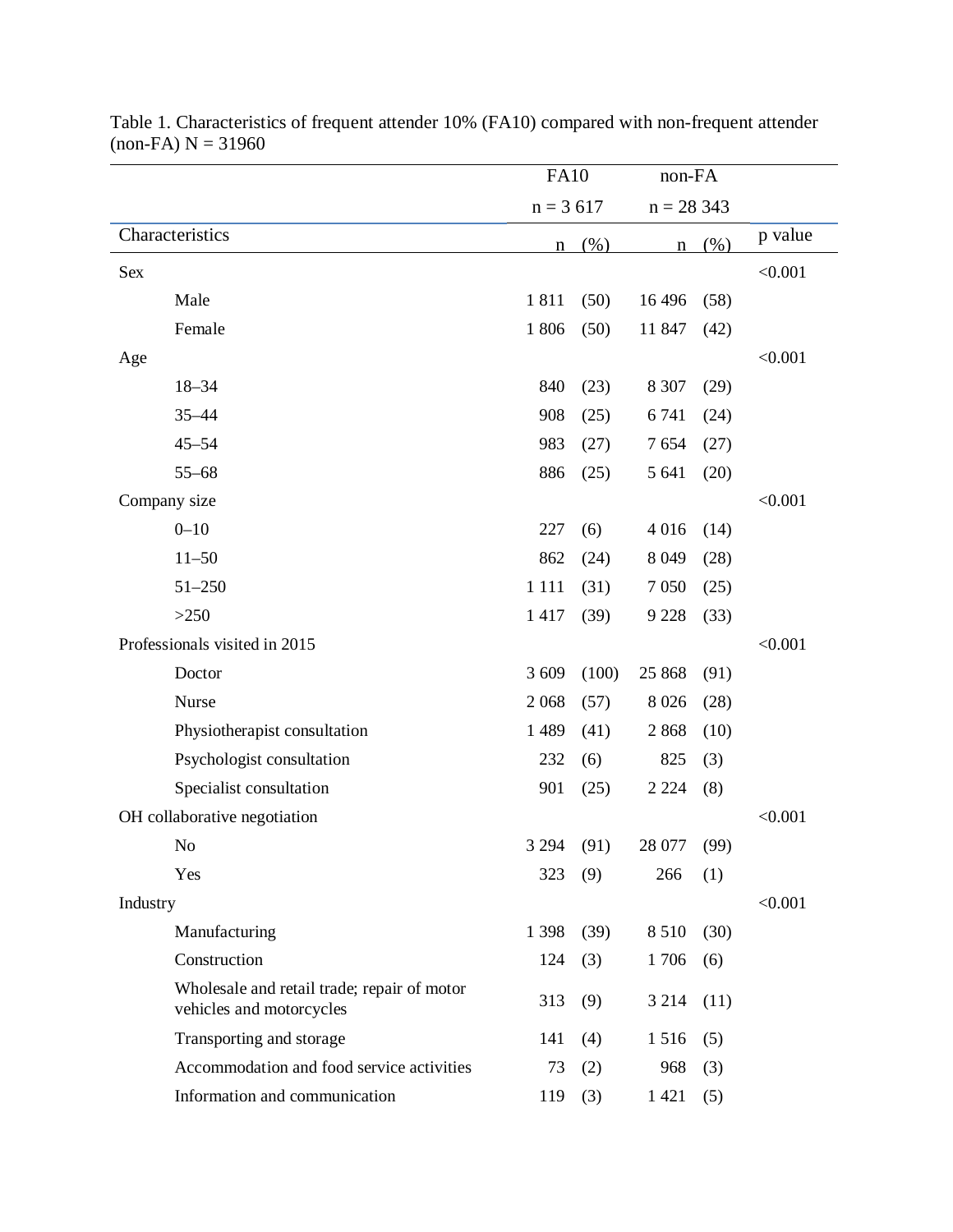| Professional, scientific and technical activities                | 183. | (5)  | 1680    | (6)  |
|------------------------------------------------------------------|------|------|---------|------|
| Administrative and support service activities                    | 78   | (2)  | 1 0 0 2 | (4)  |
| Public administration and defence;<br>compulsory social security | 346  | (10) | 2 1 1 7 | (8)  |
| Human health and social work activities                          |      | (12) | 2 5 8 4 | (9)  |
| <b>Others</b>                                                    |      |      | 3625    | (13) |

The results of the study are presented according to the latest industry classification system from 2008 that is based on the Statistical classification of economic activities according to NACE Rev 2.

The age distribution in FA10 group was fairly equal. More FA's were employed in medium or large employers than in micro and small organizations. FA10 were more often employed in the manufacturing industry, public administration and defence or human health and social work activities. FA10 consulted physiotherapists and psychologists more than non-FA. FA10 also used specialist consultations and OH collaborative negotiations extensively when compared with non-FA.

There was no linear association between age and FA10 (table 2). Women were more likely to be frequent attenders in OH primary care than men. OH collaborative negotiation and specialist visits, working in the manufacturing industry, public administration and human health and social work increased odds of belonging to FA10. Physiotherapist consultation and to a less extent psychologist consultation were also associated.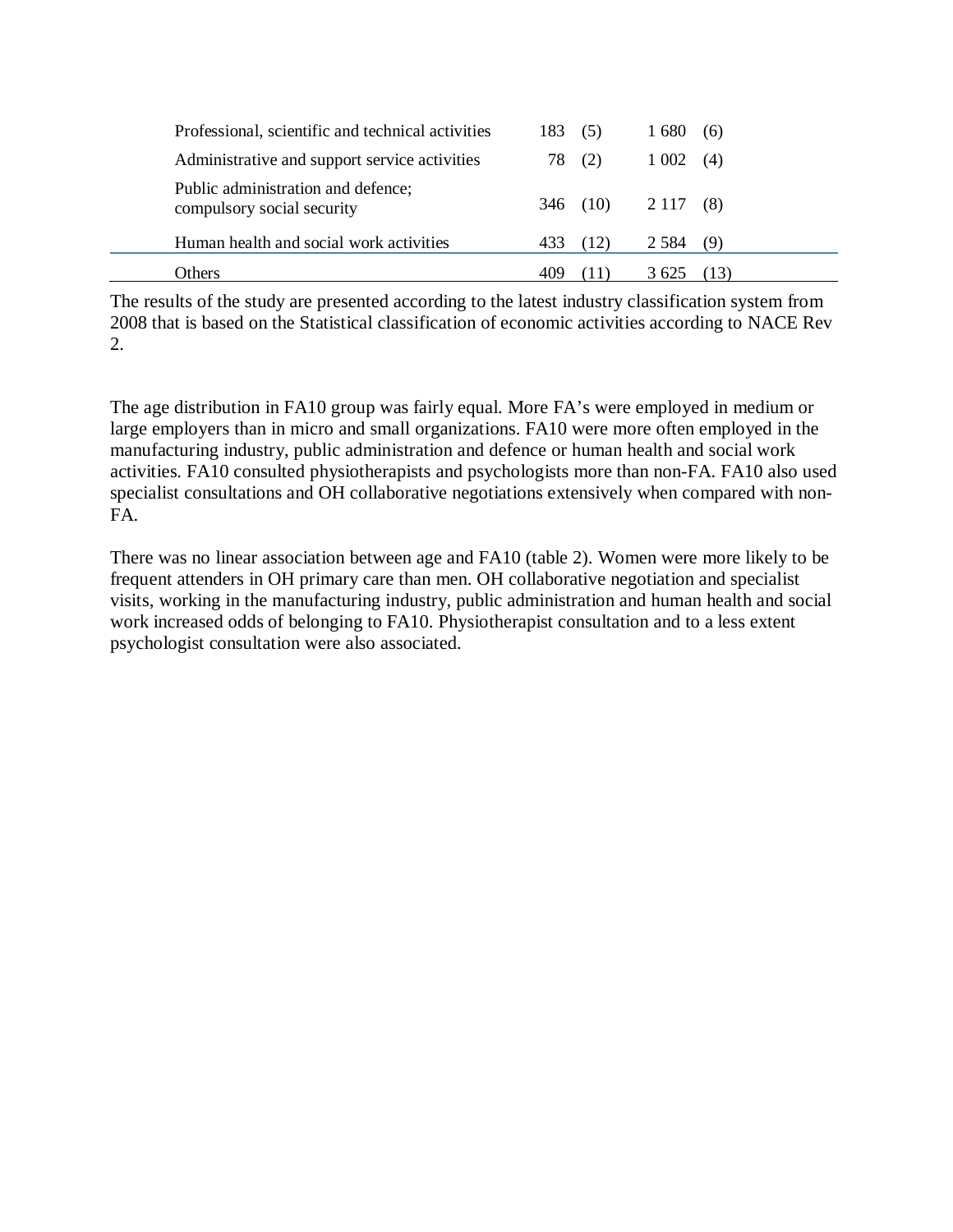|           |                                                                         | Frequent attender<br>10% (FA10) |                |
|-----------|-------------------------------------------------------------------------|---------------------------------|----------------|
| Factor    |                                                                         | <b>OR</b>                       | 95% CI         |
| Sex       |                                                                         |                                 |                |
| Male      |                                                                         | 1.00                            |                |
|           | Female                                                                  | 1.41                            | $1.31 - 1.51$  |
| Age       |                                                                         |                                 |                |
|           | 18-34                                                                   | 1.00                            |                |
| 35-44     |                                                                         | 1.07                            | $0.93 - 1.26$  |
| $45 - 54$ |                                                                         | 0.84                            | $0.65 - 1.08$  |
| 55-68     |                                                                         | 0.86                            | $0.61 - 1.22$  |
|           | OH collaborative negotiation                                            | 9.58                            | $8.11 - 11.33$ |
|           | Professionals visited in 2015                                           |                                 |                |
|           | Specialist consultation                                                 | 3.89                            | $3.56 - 4.24$  |
|           | Nurse                                                                   | 3.43                            | $3.19 - 3.68$  |
|           | Physiotherapist consultation                                            | 6.04                            | $5.59 - 6.52$  |
|           | Psychologist consultation                                               | 2.12                            | $1.82 - 2.47$  |
| Industry  |                                                                         |                                 |                |
|           | Manufacturing                                                           | 1.65                            | $1.53 - 1.78$  |
|           | Construction                                                            | 0.64                            | $0.53 - 0.77$  |
|           | Wholesale and retail trade; repair of motor vehicles and<br>motorcycles | 0.74                            | $0.66 - 0.84$  |
|           | Transporting and storage                                                | 0.78                            | $0.65 - 0.93$  |
|           | Accommodation and food service activities                               | 0.58                            | $0.45 - 0.73$  |
|           | Information and communication                                           | 0.68                            | $0.56 - 0.82$  |
|           | Professional, scientific and technical activities                       | 0.88                            | $0.75 - 1.03$  |
|           | Administrative and support service activities                           | 0.63                            | $0.50 - 0.80$  |
|           | Public administration and defence; compulsory social security           | 1.10                            | $0.97 - 1.25$  |
|           | Human health and social work activities                                 | 1.18                            | $1.05 - 1.32$  |
|           | Others                                                                  | 0.83                            | $0.74 - 0.92$  |

Table 2. Factors associated with frequent attender 10% (FA10) (adjusted for age, sex and industry where possible)  $N = 31960$ 

 $OR = Odds$  ratio,  $CI = Confidence$  interval,  $1.0 = reference$  group in age and sex.

In the analysis the other factors were used as dummy variables ( $\overline{N}$ o = reference group = 1.00).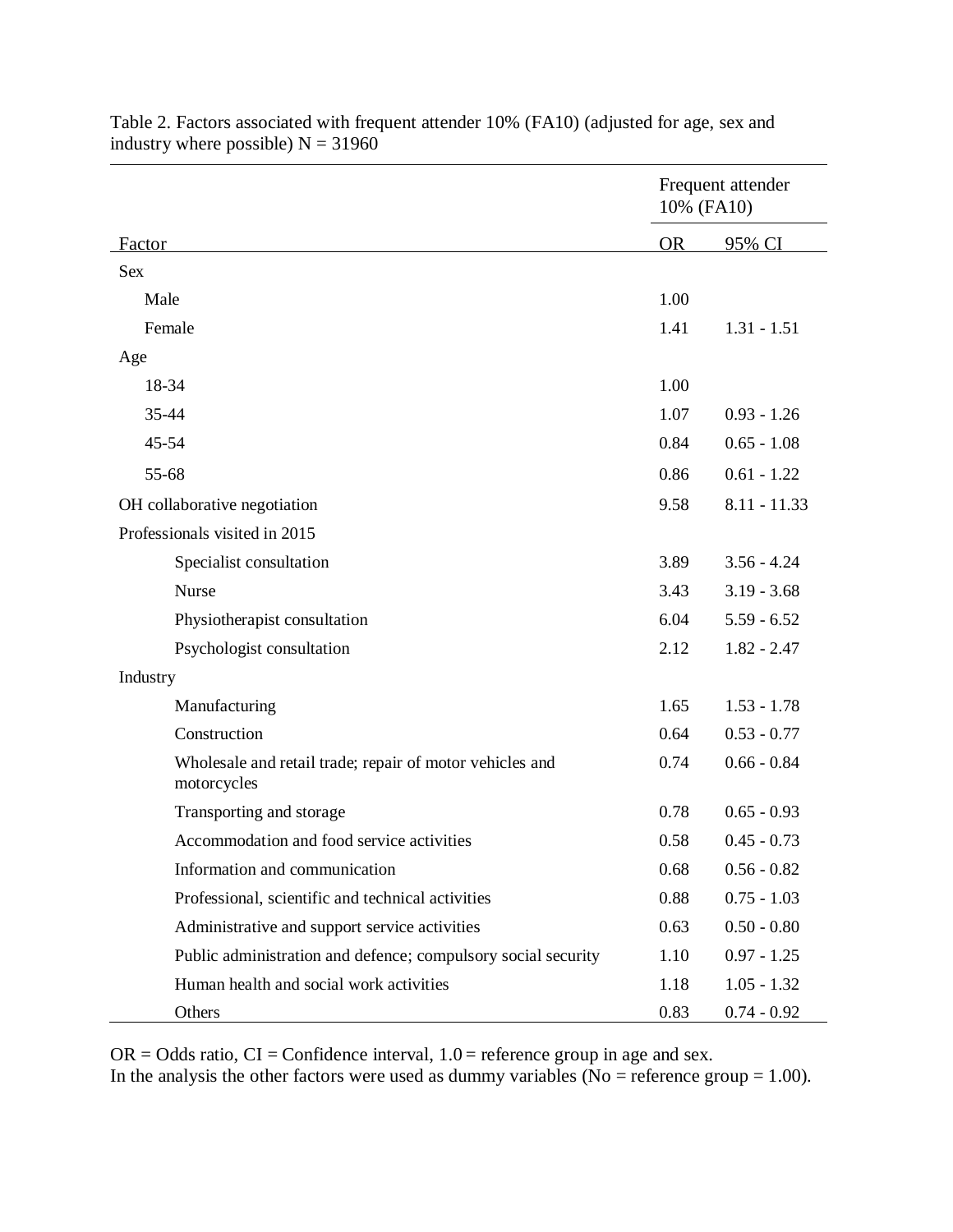The results of the study are presented according to the latest industry classification system from 2008 that is based on the Statistical classification of economic activities according to NACE Rev 2.

Mental and behavioral disorders and diseases of the musculoskeletal and connective tissue were associated with FA10 more than other ICD-10 chapters (table 3). Both mental and behavioral disorders and diseases of the musculoskeletal system increased the probability of being FA10 over four fold. In 2015 23% of FA10 had been diagnosed with a mental and behavioral disorder and 69% with disease of the musculoskeletal system, compared to 7% and 35% of non-FA respectively (data not shown). In addition, injuries and diseases of the nervous system stood out from the other ICD-10 chapters.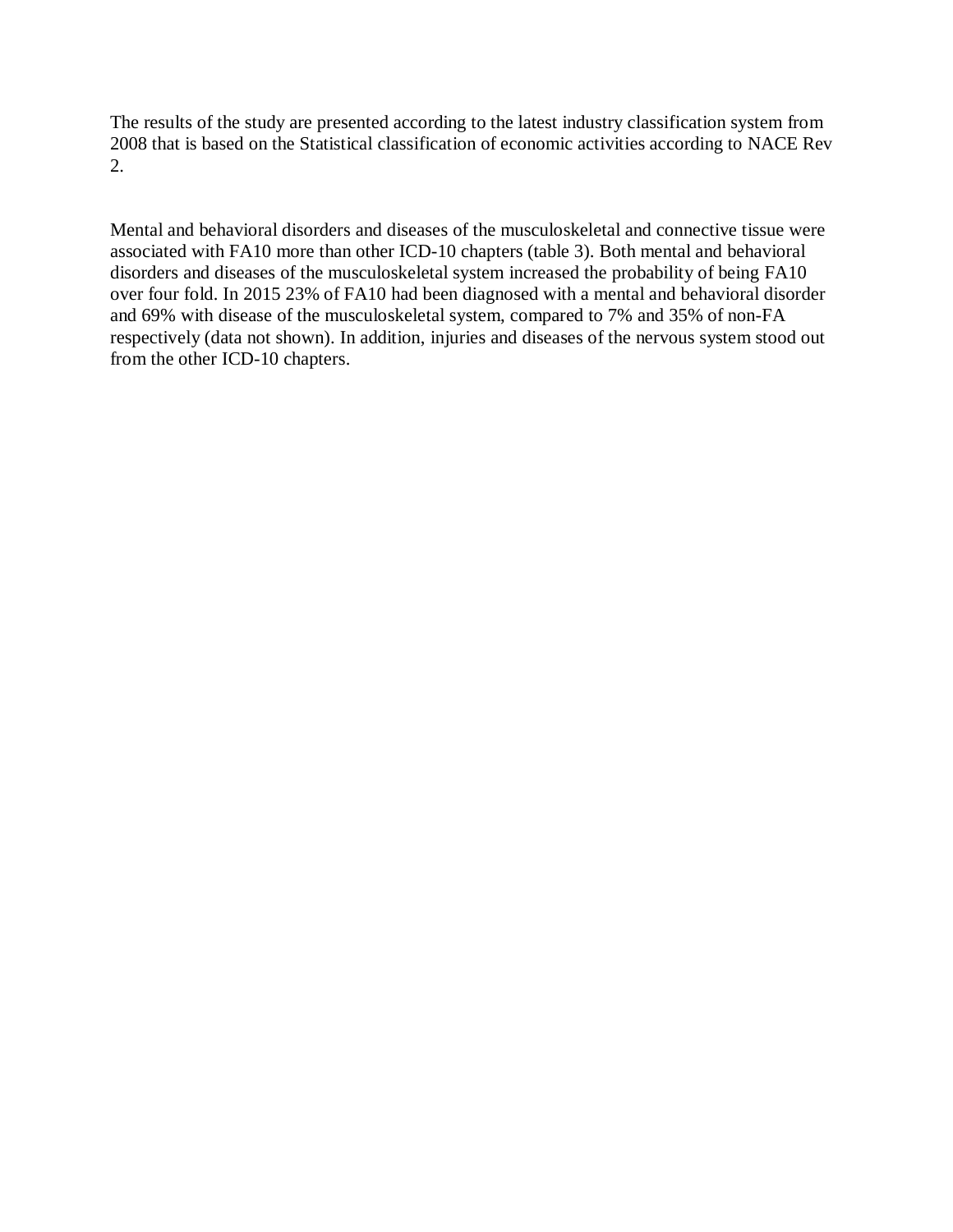|               |                                                                                                           | Number of<br><b>FA10</b> |      | Frequent attender<br>10% (FA10) |               |
|---------------|-----------------------------------------------------------------------------------------------------------|--------------------------|------|---------------------------------|---------------|
| $ICD-10$      |                                                                                                           | $\mathbf n$              | (% ) | <b>OR</b>                       | 95% CI        |
| A00-B99       | Certain infectious and parasitic diseases                                                                 | 480                      | (13) | 2.43                            | $2.18 - 2.71$ |
| C00-D48       | Neoplasms                                                                                                 | 193                      | (5)  | 1.89                            | $1.61 - 2.23$ |
| D50-D89       | Diseases of the blood and blood-forming organs<br>and certain disorders involving the immune<br>mechanism | 24                       | (1)  | 2.27                            | $1.42 - 3.62$ |
| E00-E90       | Endocrine, nutritional and metabolic diseases                                                             | 199                      | (6)  | 1.52                            | $1.29 - 1.78$ |
| F00-F99       | Mental and behavioral disorders                                                                           | 838                      | (23) | 4.34                            | $3.96 - 4.76$ |
| G00-G99       | Diseases of the nervous system                                                                            | 425                      | (12) | 2.74                            | $2.44 - 3.08$ |
| H00-H59       | Diseases of the eye and adnexa                                                                            | 319                      | (9)  | 1.67                            | $1.47 - 1.89$ |
| H60-H95       | Diseases of the ear and mastoid process                                                                   | 365                      | (10) | 2.15                            | $1.90 - 2.43$ |
| I00-I99       | Diseases of the circulatory system                                                                        | 461                      | (13) | 1.82                            | $1.63 - 2.03$ |
| J00-J99       | Diseases of the respiratory system                                                                        | 2 1 0 5                  | (58) | 2.47                            | $2.30 - 2.66$ |
| K00-K93       | Diseases of the digestive system                                                                          | 409                      | (11) | 2.45                            | $2.18 - 2.75$ |
| L00-L99       | Diseases of the skin and subcutaneous tissue                                                              | 566                      | (16) | 2.18                            | $1.97 - 2.41$ |
| $M00-$<br>M99 | Diseases of the musculoskeletal system and<br>connective tissue                                           | 2 4 7 9                  | (69) | 4.09                            | $3.79 - 4.41$ |
| N00-N99       | Diseases of the genitourinary system                                                                      | 339                      | (9)  | 2.31                            | $2.03 - 2.63$ |
| O00-O99       | Pregnancy, childbirth and the puerperium                                                                  | 16                       | (0)  | 1.45                            | $0.84 - 2.50$ |
| P00-P96       | Certain conditions originating in the perinatal                                                           |                          | (0)  |                                 |               |
| Q00-Q99       | Congenital malformations, deformations and<br>chromosomal abnormalities                                   | 14                       | (0)  | 2.51                            | $1.35 - 4.64$ |
| R00-R99       | Symptoms, signs and abnormal clinical and<br>laboratory findings, not elsewhere classified                | 1 0 3 6                  | (29) | 2.92                            | $2.69 - 3.17$ |
| S00-T98       | Injury, poisoning and certain other consequences<br>of external causes                                    | 1 0 9 3                  | (30) | 3.11                            | $2.87 - 3.38$ |
| V01-Y98       | External causes of morbidity and mortality                                                                | 39                       | (1)  | 1.70                            | $1.19 - 2.42$ |
| Z00-ZZB       | Factors influencing health status and contact with<br>health services                                     | 359                      | (10) | 2.12                            | $1.88 - 2.40$ |

Table 3. Diagnoses associated with frequent attender 10% (FA10) (registered for physician consultations, adjusted for age, sex and industry)  $N = 29380$ 

 $OR = Odds$  ratio,  $CI = Confidence$  interval

The diagnostic groups were used as dummy variables ( $No =$  reference group = 1.00)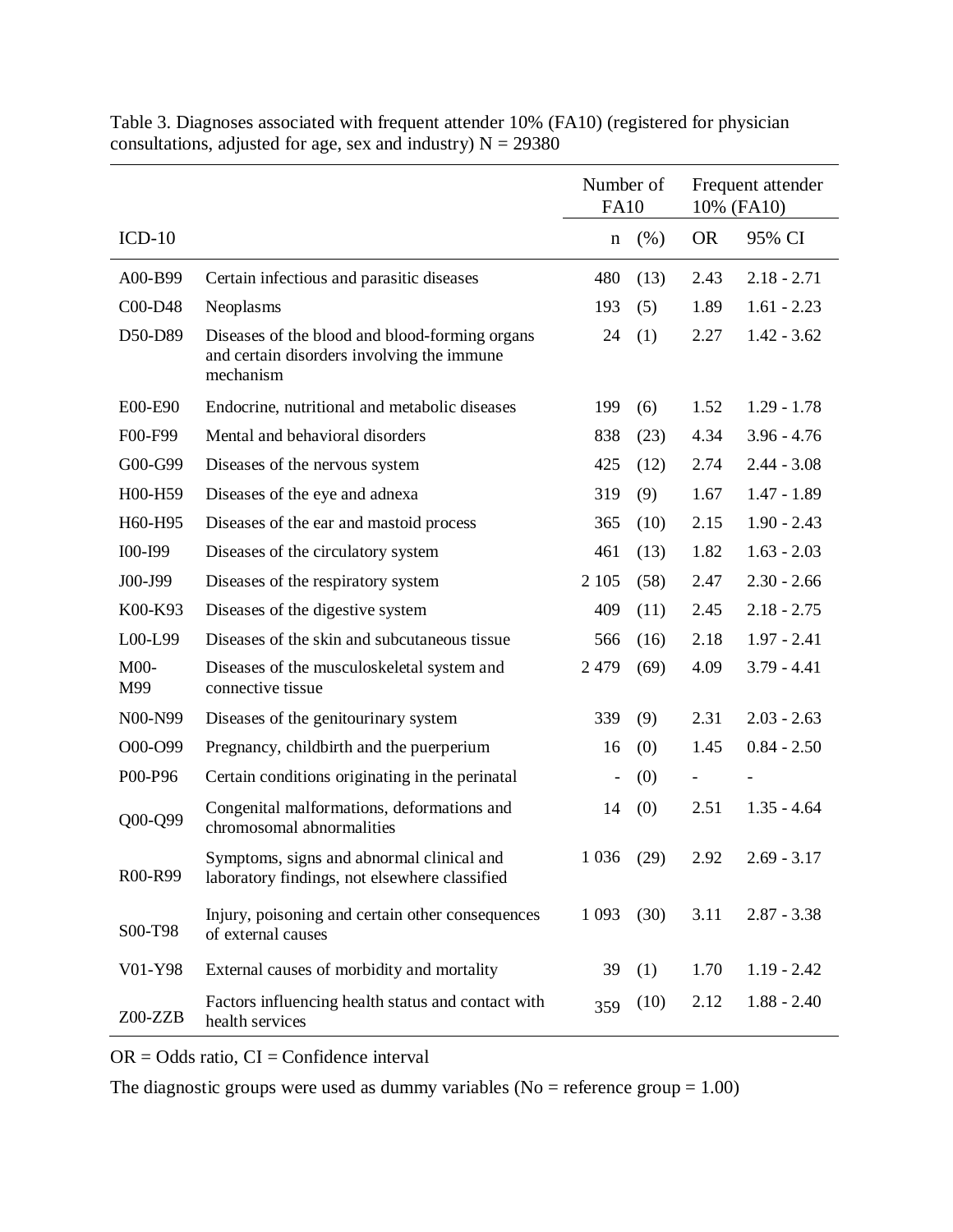Specific chapters of ICD-10 were examined in more detail (table 4) to investigate the ICD-10 diagnoses associated with FA10 in more detail. The association of FA10 was most obvious with all mental and behavioral disorders. Depressive episodes increased the probability of being FA10 over six fold. In addition phobic and anxiety disorders, adjustment disorders and reactions to severe stress and bipolar disorders increased the odds of being FA10 over four fold. Illnesses of the back and spine and upper extremities and illnesses of the neck, cervical spine and tension headache increased the probability of belonging to FA10 over three fold.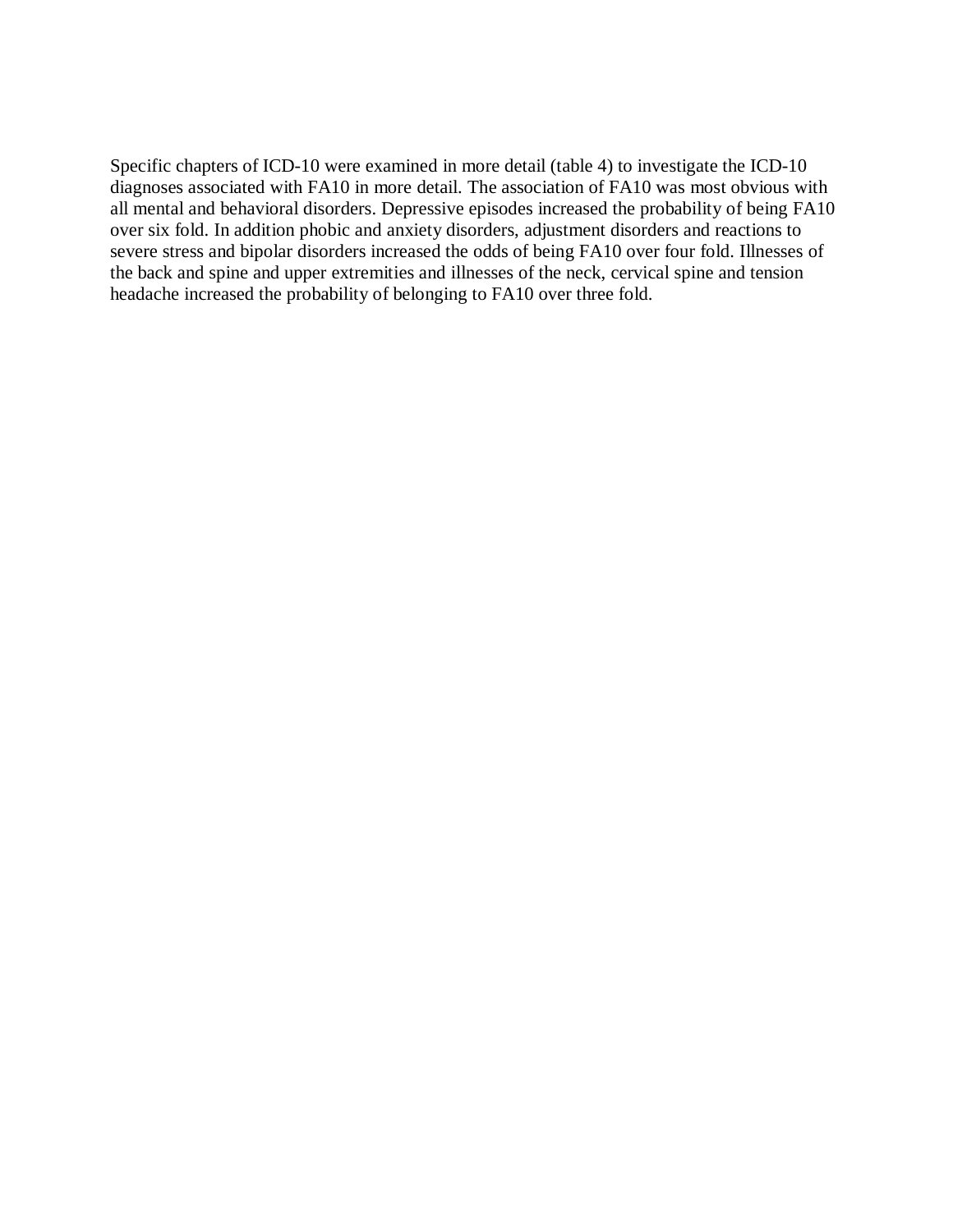|                                                             | Number of<br><b>FA10</b> |       | Frequent attender<br>10 % (FA10) |                |
|-------------------------------------------------------------|--------------------------|-------|----------------------------------|----------------|
| Factor                                                      | n                        | (% )  | <b>OR</b>                        | 95 % CI        |
| Illnesses of the back and the spine                         | 1 1 4 9                  | (32)  | 3.41                             | $3.15 - 3.69$  |
| Illnesses of the neck, cervical spine and tension headache  | 562                      | (16)  | 3.51                             | $3.16 - 3.91$  |
| Illnesses of the upper extremities                          | 709                      | (20)  | 3.24                             | $2.94 - 3.56$  |
| Brachial plexus disorders                                   | 19                       | (0.5) | 6.25                             | $3.34 - 11.69$ |
| Carpal tunnel syndrome                                      | 52                       | (1)   | 3.08                             | $2.21 - 4.29$  |
| Illnesses of the lower extremities                          | 578                      | (16)  | 2.75                             | $2.48 - 3.05$  |
| Fibromyalgia                                                | 13                       | (0.4) | 4.99                             | $2.39 - 10.41$ |
| Nonorganic sleep disorders                                  | 254                      | (7)   | 3.44                             | $2.94 - 4.01$  |
| Depressive episodes                                         | 272                      | (8)   | 6.39                             | $5.41 - 7.55$  |
| Phobic and other anxiety disorders                          | 211                      | (6)   | 5.14                             | $4.30 - 6.16$  |
| Schizophrenia, psychotic and delusional disorders           | 6                        | (0.2) | 8.13                             | $2.46 - 26.84$ |
| Bipolar disorder                                            | 14                       | (0.4) | 7.91                             | $3.70 - 16.90$ |
| Reaction to severe stress and adjustment disorders          | 266                      | (7)   | 4.27                             | $3.65 - 5.00$  |
| Burn-out                                                    | 15                       | (0.4) | 5.11                             | $2.62 - 9.96$  |
| Other mental and behavioral disorders                       | 330                      | (9)   | 3.93                             | $2.95 - 5.24$  |
| Diabetes mellitus                                           | 63                       | (2)   | 1.27                             | $0.96 - 1.66$  |
| <b>Essential hypertension</b>                               | 221                      | (6)   | 1.40                             | $1.20 - 1.63$  |
| Ischaemic heart diseases                                    | 17                       | (0.5) | 1.85                             | $1.08 - 3.18$  |
| Acute upper respiratory infections                          | 1797                     | (50)  | 2.58                             | $2.40 - 2.77$  |
| Influenza, pneumonia and other acute lower respiratory inf. | 661                      | (18)  | 2.39                             | $2.17 - 2.63$  |
| Asthma and COPD                                             | 137                      | (4)   | 3.10                             | $2.52 - 3.80$  |
| Gastroenteritis                                             | 251                      | (7)   | 2.79                             | $2.40 - 3.24$  |
| Irritable bowel syndrome                                    | 37                       | (1)   | 2.24                             | $1.54 - 3.25$  |

Table 4. Diagnoses associated with frequent attender 10% (FA10) (registered for physician consultations, adjusted for age, sex and industry)  $N = 29380$ 

 $OR = Odds$  ratio,  $CI = Confidence$  interval

The diagnostic groups were used as dummy variables ( $No =$  reference group = 1.00)

For the ICD-10 codes included in each group see table 5.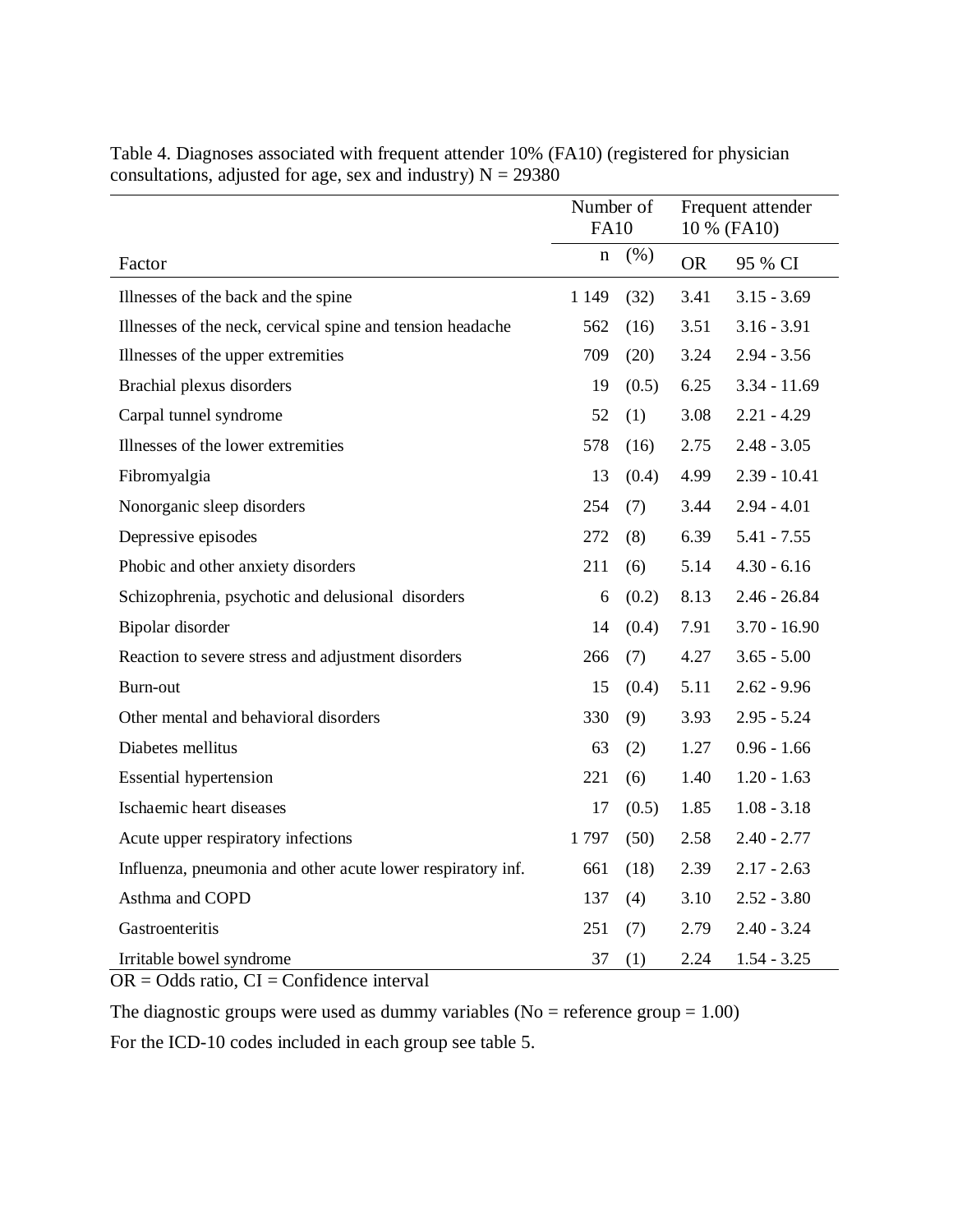# Discussion

This study found an association of FA10 with industry, public administration and human health and social services. We also found that FA10 are more often employed in medium and large organizations. These are novel findings not yet published elsewhere. The association of FA10 to musculoskeletal disorders, in particular that of back and neck and mental disorders was accentuated in this context. Given the link of these disorders to disability pensions in Finland, the findings suggest that frequent attenders in OHS primary care might be at risk of working disability. $22$ 

Association of manufacturing with FA10 could be explained by manufacturing often being physically demanding and many employees having a low level of vocational education, which has been linked to frequent attendance previously.<sup>1</sup> In addition, the human health and social services, also linked to FA10 in this study, are often both physically and psychologically demanding and employees are predominantly women, which may contribute to the association.<sup>23</sup> Our finding that frequent attenders are more often employed in medium and large companies is interesting, and we can only speculate on the reasons behind it. One of these could be that large companies can afford to find replacement work for those with musculoskeletal disorders, whereas micro and small companies have more limited possibilities for shaping work around individuals' limitations.

In addition to the above factors, having attended an OH collaborative negotiation was associated with being FA10. OH collaborative negotiations are a unique feature of the Finnish OHS system, where negotiations are held when an employee's work ability is deemed to be at risk. These negotiations are often held when an employee is suffering from musculoskeletal or mental disorders, and the employees usually have prior sickness absence periods.<sup>24</sup> This suggests that at least some frequent attenders can be at risk of work disability, an issue that should be studied further.

Our study found association of musculoskeletal disorders with frequent attendance in OHS primary care similarly to previous studies in general practice context.<sup>2,9,12</sup> A Swedish study of attendance in primary health care center found musculoskeletal disorders to be the most common diagnoses for frequent attender consultation in working age women and in men aged 45−64 years.<sup>12</sup> Our finding confirms this also for the working population in Finland. Musculoskeletal disorders are also the leading cause of sickness absence and disability pensions in Finland, again linking FA to potential disability.<sup>25</sup> In our study especially illnesses of the back and spine and illnesses of neck, cervical spine and tension headache were closely associated with FA10. Back pain has been associated with frequent attendance in primary care, and our study confirms this association.<sup>2</sup> Illnesses of the upper extremities had a stronger association with FA10 than illnesses of the lower extremities. We assume that diminished function or pain in the upper extremities affects work ability in most occupations of the employees included in this study more than that of lower extremities, which might explain this result. This result might be accentuated by the industries associated with frequent attendance as both manufacturing and human health and social services can be physically demanding. As musculoskeletal disorders are common with FA10, physiotherapists were extensively used in their care. In previous studies the association of frequent attendance with back pain and musculoskeletal disorders in general have been reported,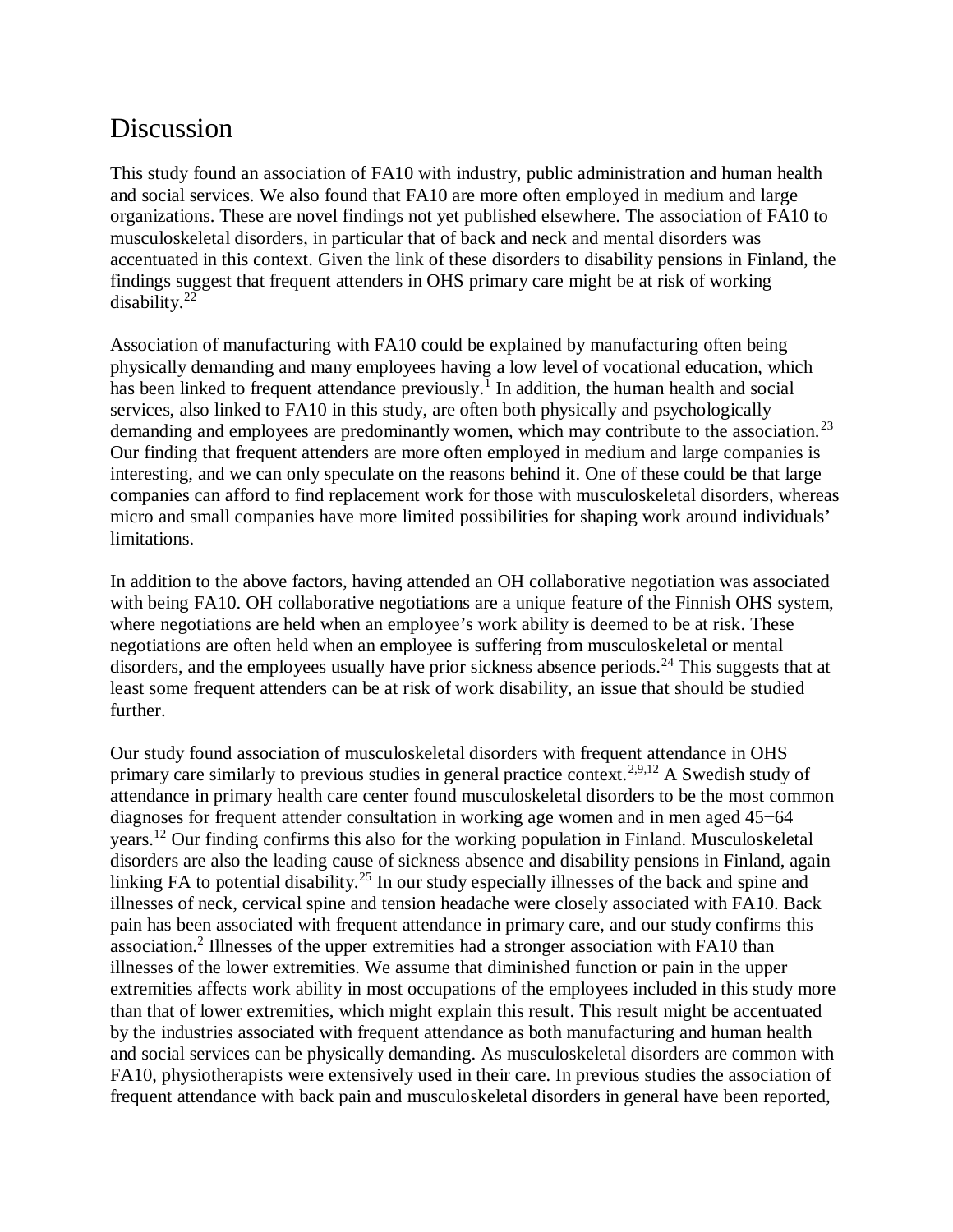but our findings suggest that other musculoskeletal disorders are more closely associated with the phenomenon.2,12

In addition to musculoskeletal disorders we found an increased probability of belonging to FA10 when diagnosed with mental and behavioral disorders. Similarly to previous studies, frequent attendance was associated with depression, anxiety and sleep disorders.<sup>4,26</sup> Compared to a study in Spanish primary care, our findings suggest that anxiety disorders have a stronger association.<sup>26</sup> Reactions to severe stress and adjustment disorders also increased the probability of being FA10 in our study and association of frequent attendance and experienced stress and insufficient coping strategies has been perceived also in previous literature.  $27$ . Some diagnostic groups, such as burn-out, schizophrenia and fibromyalgia are too small to draw any conclusions on their association with FA10. The association perceived with ICD-10 class R might be indicative of MUPS, connection also perceived in previous studies. <sup>4</sup> It is alarming that although FA10 is associated with mental and behavioural disorders, psychologists are rather infrequently engaged in their care.

The top decile of attenders in OHS primary care made up to 36% of the visits. This is roughly in line with results from other settings.<sup>3,4</sup> As FA10 comprised approximately 5% of the entire clientele of Pihlajalinna it means that 5% of registered patients attend over one third of all consultations. As the employers mostly provide the services, it is crucial to study whether service use of this magnitude is a persistent phenomenon. If, as indicated by our research, certain characteristics are associated with persistent use of services the identification of these patients through electronic patient data and focusing resources to their care before their health problems lead them to frequent attendance should be explored. The top decile visited the OHS primary care 8 or more times during the year, the same number of visits that has been used in other studies as a cut off for frequent attendance.<sup>28</sup> We used visits to all OHS specialists to define the FA10-group which may affect the results by accentuating the illnesses that require use of physiotherapists and psychologists. However, in confirmatory analysis made with only physician appointments (data not included), the results remained fairly uniform with our initial analysis and the proportions were not altered. Similarly to other studies, being female was associated with FA, possibly as women tend to use services more than men.<sup>3,14</sup> Age, however, had no linear association with FA10.

Our study has some limitations. The study population differs from other settings in terms of patient age and employment status, which might accentuate different factors from those in general practice setting. On the other hand this study offers unique insights to particularly this group, as our study includes participants from all industries and equally distributed age groups within the working age population and equal sex distribution, thus allowing for generalization outside this particular context. It is important to note that the working population may not have the most difficult illnesses, emphasizing less severe illnesses. The strengths of our study are the large sample and nationwide data. Though human error might affect individual results the size of the study dilutes this effect. For example, diagnostic codes were missing in only 1% of the sample. The gaps to our data include information on occupation and education, as it is not available in medical records. Parallel use of primary care services from other sectors is possible, but in a Finnish study 52% of all participants (not restricted to employees with primary care provided by the employer) consulted OHS as their sole primary care provider.<sup>29</sup> In this study we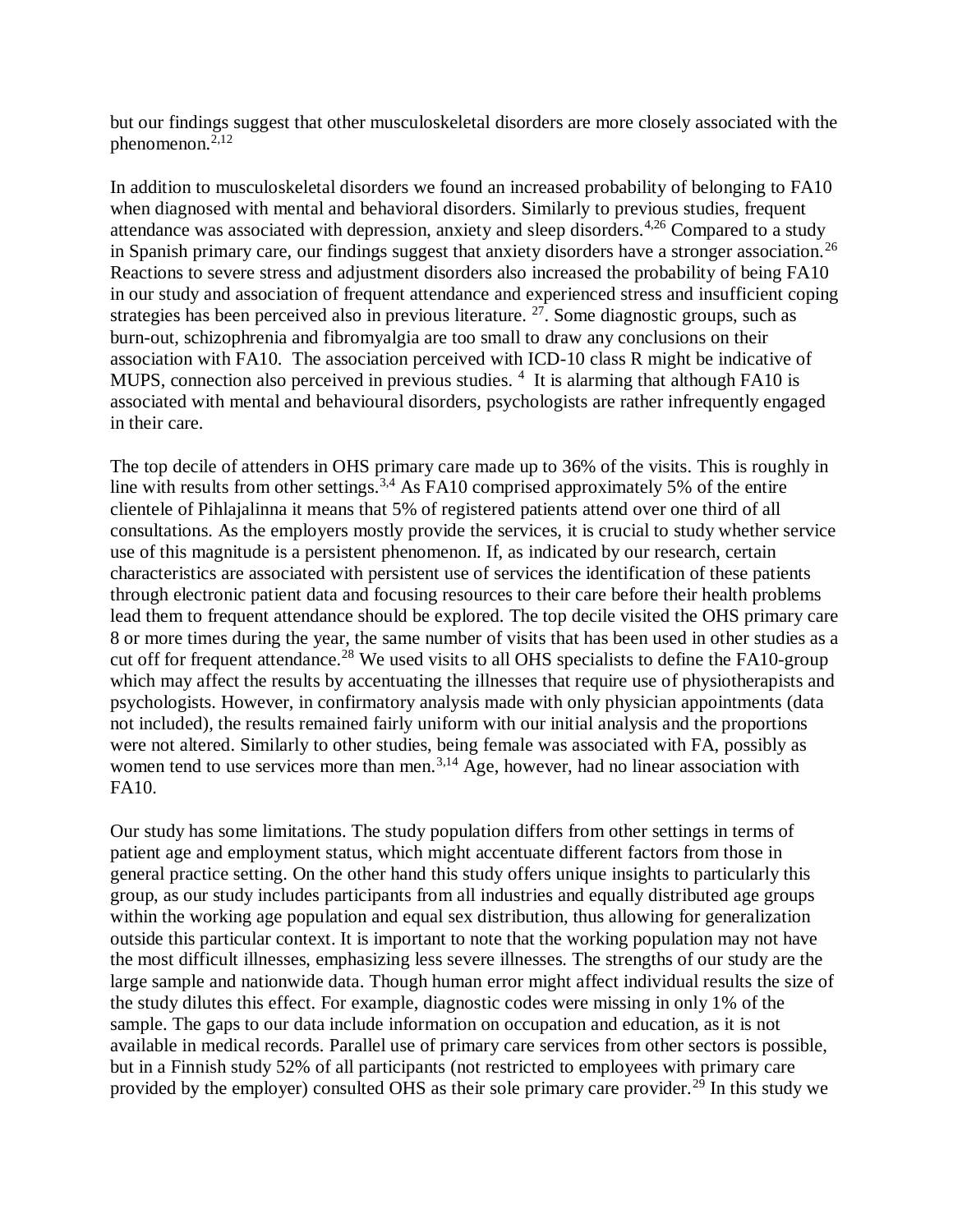did not have access to records from other healthcare providers. The cross-sectional retrospective study design limits the interpretation of causal relations. However this is the first study to characterize frequent attendance in OHS setting and provides unique information.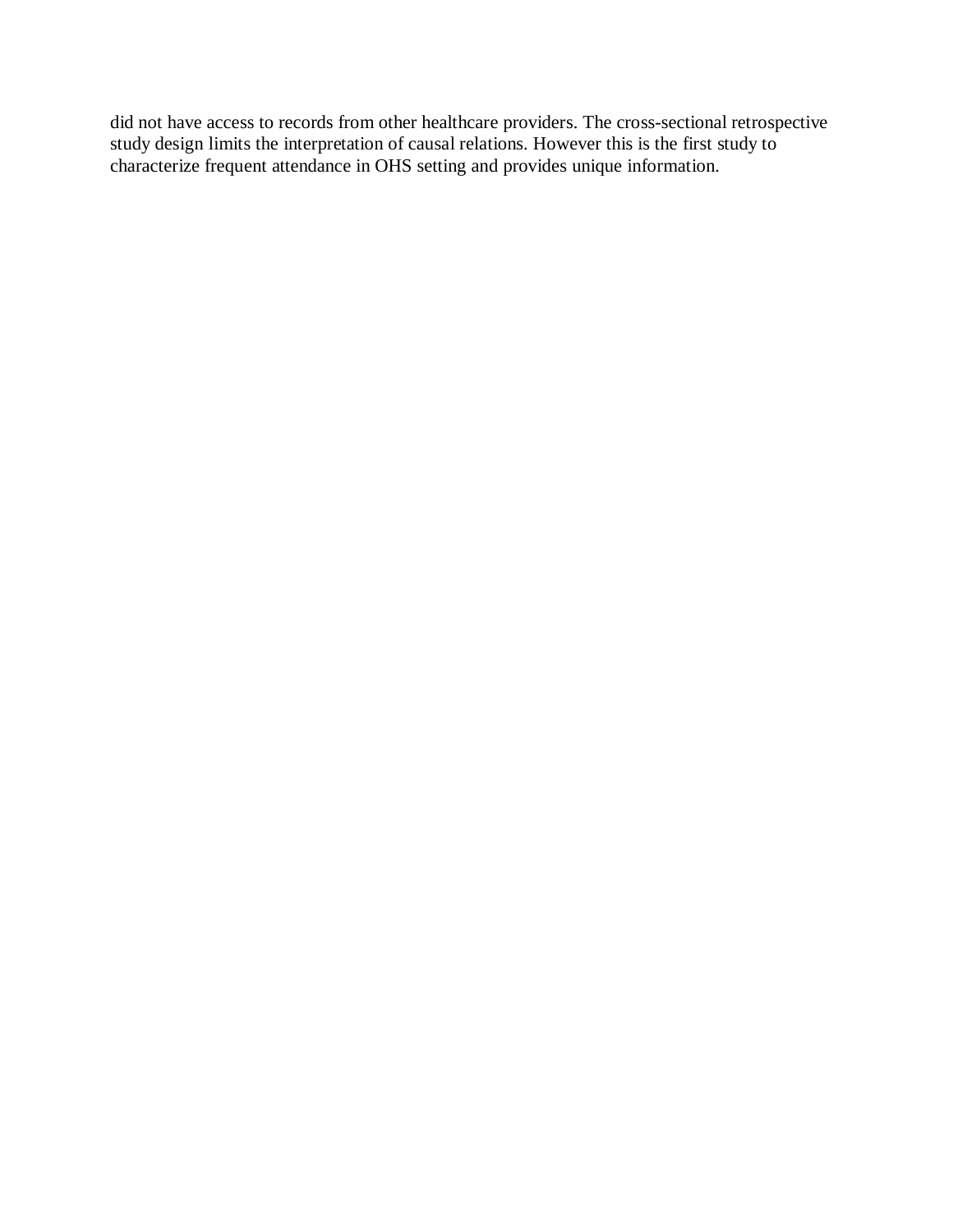# Conclusions

In OHS primary care frequent attendance was associated with female gender and medium or large employers, the manufacturing industry, public administration and human health and social services. In addition to these, frequent attendance in OHS primary care was closely associated with mental and behavioral or musculoskeletal disorders. As these are the leading causes of sickness absence and disability, this calls for further research on sickness absence and disability grants among OHS primary care frequent attenders. We suggest that OHS primary care units should screen frequent attenders especially when diagnosed with musculoskeletal and mental disorders to enable careful diagnostics and case management. In addition, the stability of frequent attendance in this context should be investigated.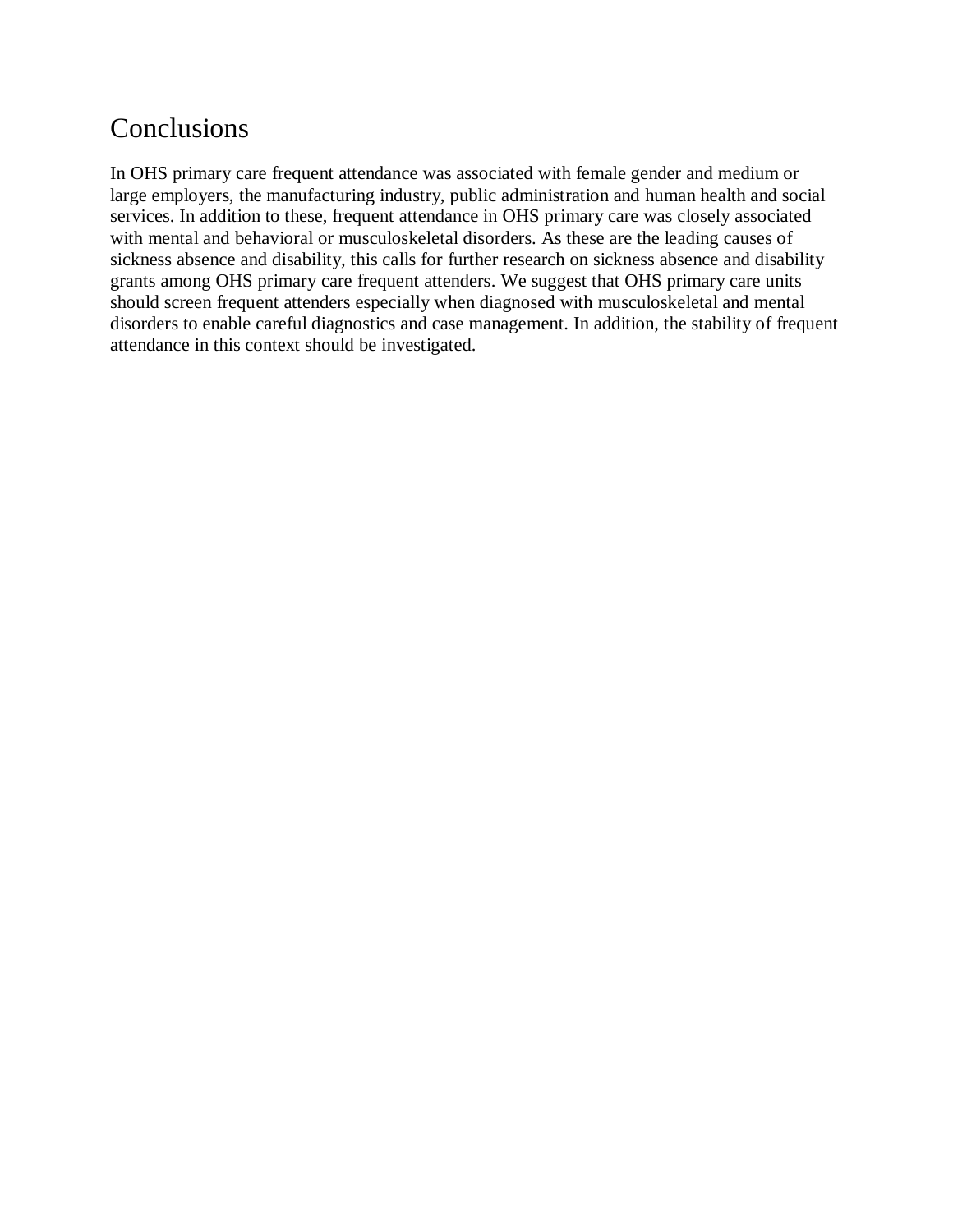# Acknowledgements

The authors acknowledge the participation of the occupational health staff in the study and all the individual clients who are part of this study.

# Declaration of Conflicting interest

The Authors declare that there is no conflict of interest.

# Funding

This study is part of the "Effectiveness and Indicators of Occupational Health Services" supported by the European Social Fund [reference number S20659].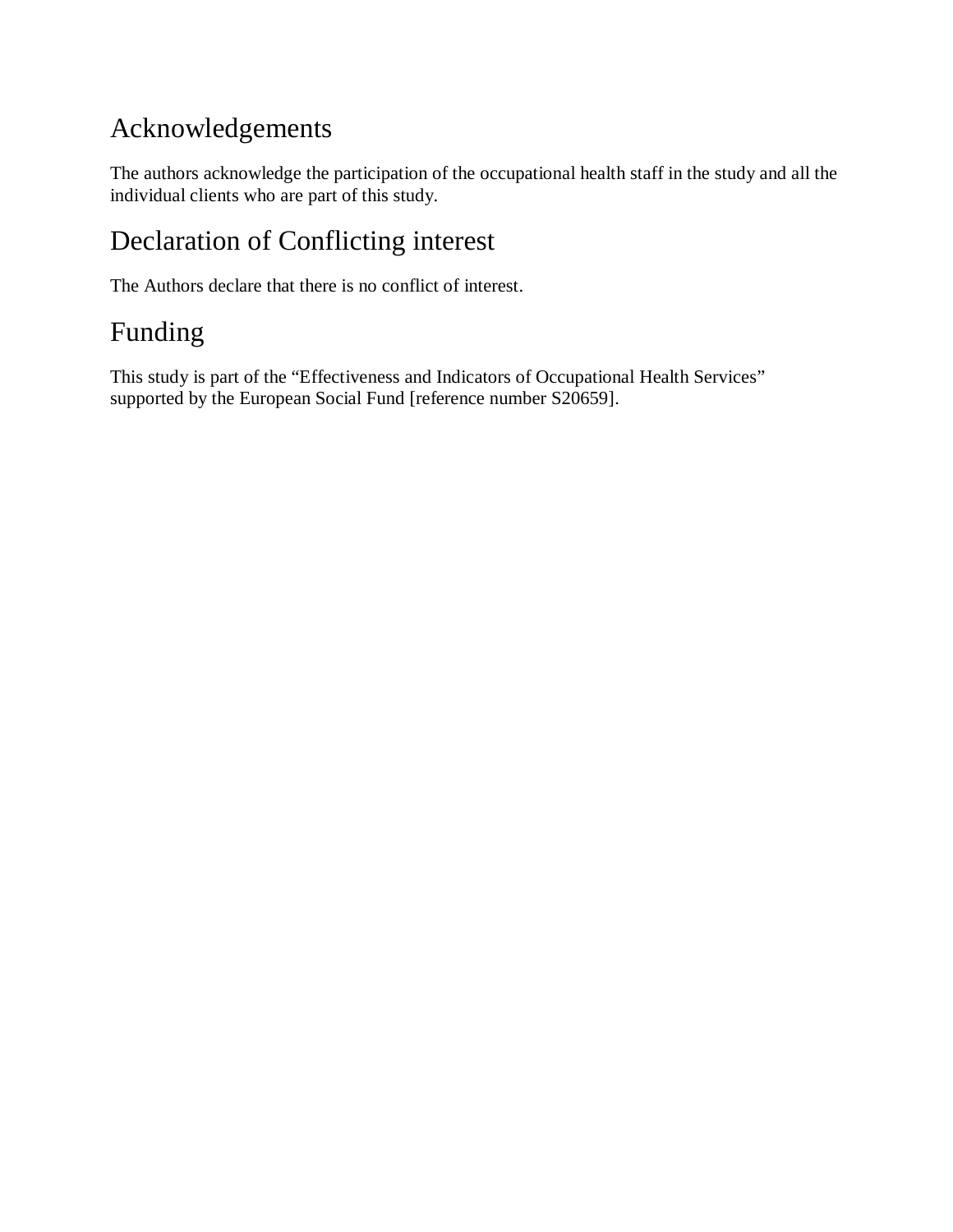#### References

- 1. Vedsted P, Christensen MBB. Frequent attenders in general practice care: A literature review with special reference to methodological considerations. *Public Health* 2005; 119: 118–137.
- 2. Luciano J V, Fernández A, Pinto-Meza A, et al. Frequent attendance in primary care: comparison and implications of different definitions. *Br J Gen Pract* 2010; 60: e49-55.
- 3. Neal RD, Heywood PL, Morley S, et al. Frequency of patients' consulting in general practice and workload generated by frequent attenders: Comparisons between practices. *Br J Gen Pract* 1998; 48: 895–898.
- 4. Smits FTM, Brouwer HJ, ter Riet G, et al. Epidemiology of frequent attenders: a 3-year historic cohort study comparing attendance, morbidity and prescriptions of one-year and persistent frequent attenders. *BMC Public Health*; 9.
- 5. Blongren J, Virta L. Yksityisen sairaanhoidon kustannukset ja Kela-korvaukset keskittyvät: keitä suurkuluttajat ovat? [High-cost users of private health care: on whom are the costs and national health insurance reimbursements concentrated?] (in Finnish with English summary). *Suom Lääkäril* 2015; 38: 2419–2424.
- 6. Leskelä R-L, Silander K, Komssi V, et al. Paljon erikoissairaanhoidon palveluja käyttävät potilaat. [Patients using most specialized care services.] (in Finnish with English summary). *Suom Lääkäril* 2015; 43: 2865–2872.
- 7. Hansagi H, Olsson M, Sjöberg S, et al. Frequent use of the hospital emergency department is indicative of high use of other health care services. *Ann Emerg Med* 2001; 37: 561–567.
- 8. Reid S, Wessely S, Crayford T, et al. Frequent attenders with medically unexplained symptoms: service use and costs in secondary care. *Br J Psychiatry* 2002; 180: 248–253.
- 9. Smits FT, Brouwer HJ, Zwinderman AH, et al. Morbidity and doctor characteristics only partly explain the substantial healthcare expenditures of frequent attenders: a record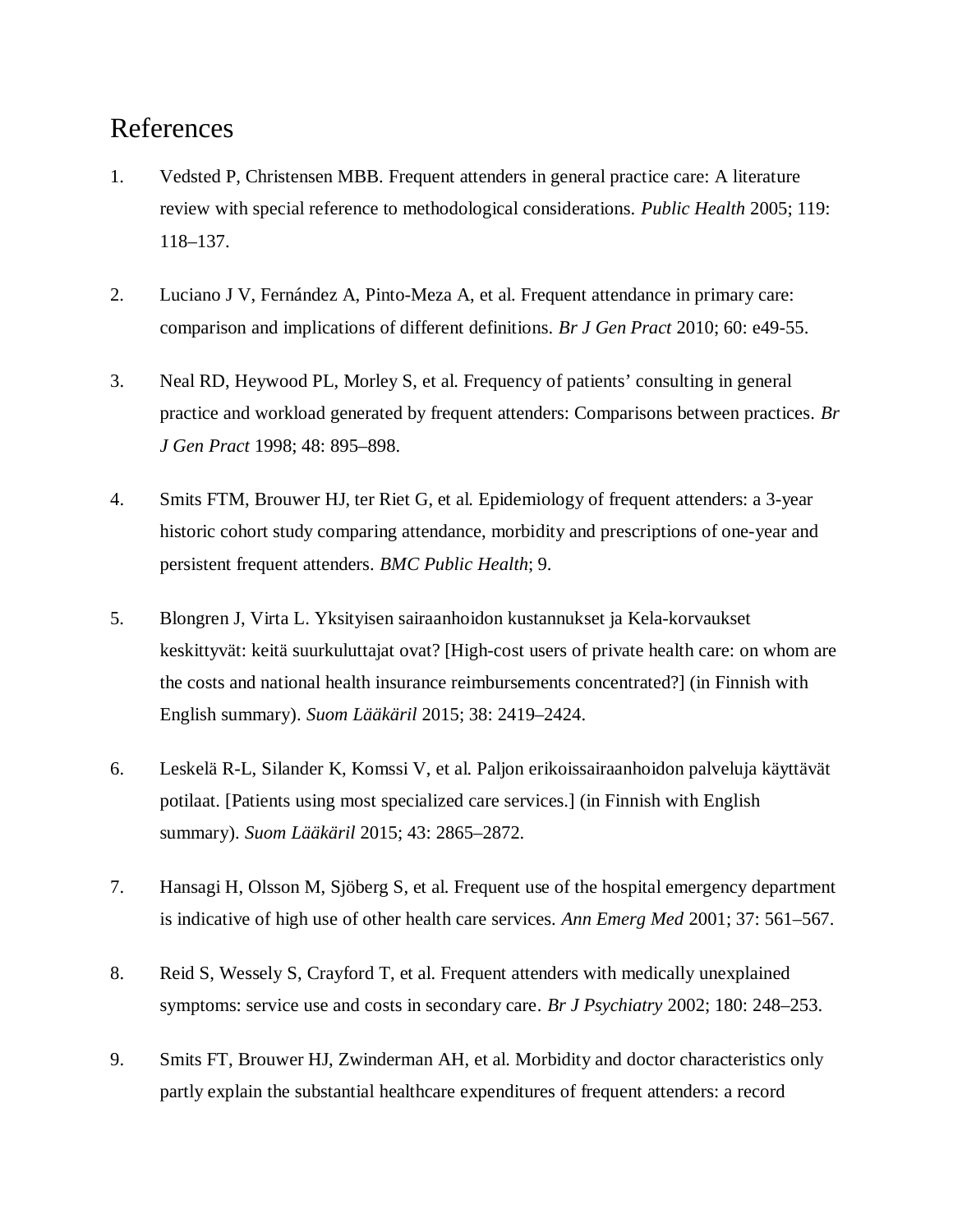linkage study between patient data and reimbursements data. *BMC Fam Pract* 2013; 14: 138.

- 10. Kersnik J, Scvab I, Vegnuti M. Frequent attenders in general practice: Quality of life, patient satisfaction, use of medical services and GP characteristics. *Scand J Prim Health Care* 2001; 19: 174–177.
- 11. Bergh H, Baigi A, Marklund B. Consultations for injuries by frequent attenders are found to be medically appropriate from general practitioners' perspective. *Scand J Public Health* 2005; 33: 228–32.
- 12. Bergh H, Marklund B. Characteristics of frequent attenders in different age and sex groups in primary health care. *Scand J Prim Health Care* 2003; 21: 171–177.
- 13. Karlsson H, Lehtinen V, Joukamaa M. Psychiatric morbidity among frequent attender patients in primary care. *Gen Hosp Psychiatry* 1995; 17: 19–25.
- 14. Gill D, Sharpe M. Frequent consulters in general practice:A systematic review of studies of prevalence, associations and outcome. *J Psychosom Res* 1999; 47: 115–130.
- 15. Ross CE, Mirowsky J. Does employment affect health? *J Health Soc Behav* 1995; 36: 230–243.
- 16. Lappalainen K, Aminoff M, Hakulinen H, et al. Työterveyshuolto Suomessa vuonna 2015 [Occupational healthcare in Finland 2015 Report] (In Finnish with english summary). Työterveyslaitos, 2016.
- 17. Kimanen A, Rautio M, Manninen P, et al. Primary care visits to occupational health physicians and nurses in Finland. *Scand J Public Health* 2011; 39: 525–532.
- 18. Atkins S, Ojajärvi U, Talola N, et al. Impact of improved recording of work-relatedness in primary care visits at occupational health services on sickness absences: study protocol for a randomised controlled trial. *Trials*; 18.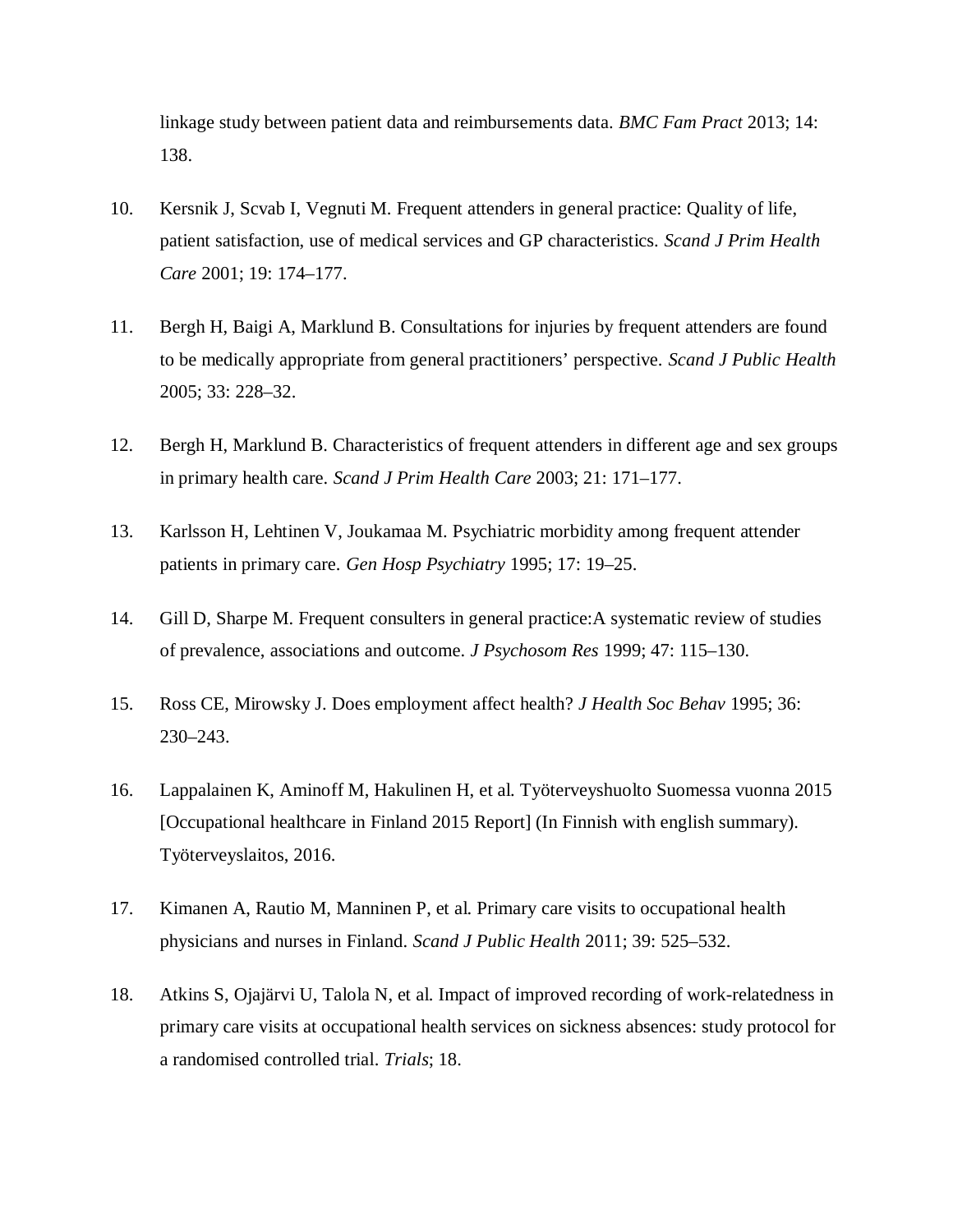- 19. Haroun D, Smits F, van Etten-Jamaludin F, et al. The effects of interventions on quality of life, morbidity and consultation frequency in frequent attenders in primary care: A systematic review. *Eur J Gen Pract* 2016; 22: 71–82.
- 20. Katzelnick DJ, Simon GE, Pearson SD, et al. Randomized trial of a depression management program in high utilizers of medical care. *Arch Fam Med* 2000; 9: 345–51.
- 21. Simon GE, Manning WG, Katzelnick DJ, et al. Cost-effectiveness of systematic depression treatment for high utilizers of general medical care. *Arch Gen Psychiatry* 2001; 58: 181–7.
- 22. Finnish Centre for Pensions. Earnings-related pension recipients in Finland 2015. Helsinki, 2015.
- 23. Work places by industries, age categories and genders (%), 2010. *Statistics Finland* http://www.stat.fi/til/tyokay/2010/03/tyokay\_2010\_03\_2012-09-04\_tau\_001\_fi.html (accessed 28 October 2017).
- 24. Atkins S, Nina T, Ojajärvi U, et al. Uutta tutkimustietoa: Työterveysneuvottelut yksityisellä palveluntuottajalla (Occupational Health Negotiations in a Private Occupational Healtc care provider). Paper presented at: Työterveyspäivät 2017; 13.9.2017; Helsinki.
- 25. Pekkala J, Blomgren J, Pietiläinen O, et al. Occupational class differences in diagnosticspecific sickness absence: a register-based study in the Finnish population. *BMC Public Health*; 17.
- 26. Gili M, Luciano J V., Serrano MJ, et al. Mental Disorders Among Frequent Attenders in Primary Care. *J Nerv Ment Dis* 2011; 199: 744–749.
- 27. Bergh H, Baigi A, Fridlund B, et al. Life events, social support and sense of coherence among frequent attenders in primary health care. *Public Health* 2006; 120: 229–36.
- 28. Jyväsjärvi S, Keinänen-Kiukaanniemi S, Väisänen E, et al. Frequent attenders in a Finnish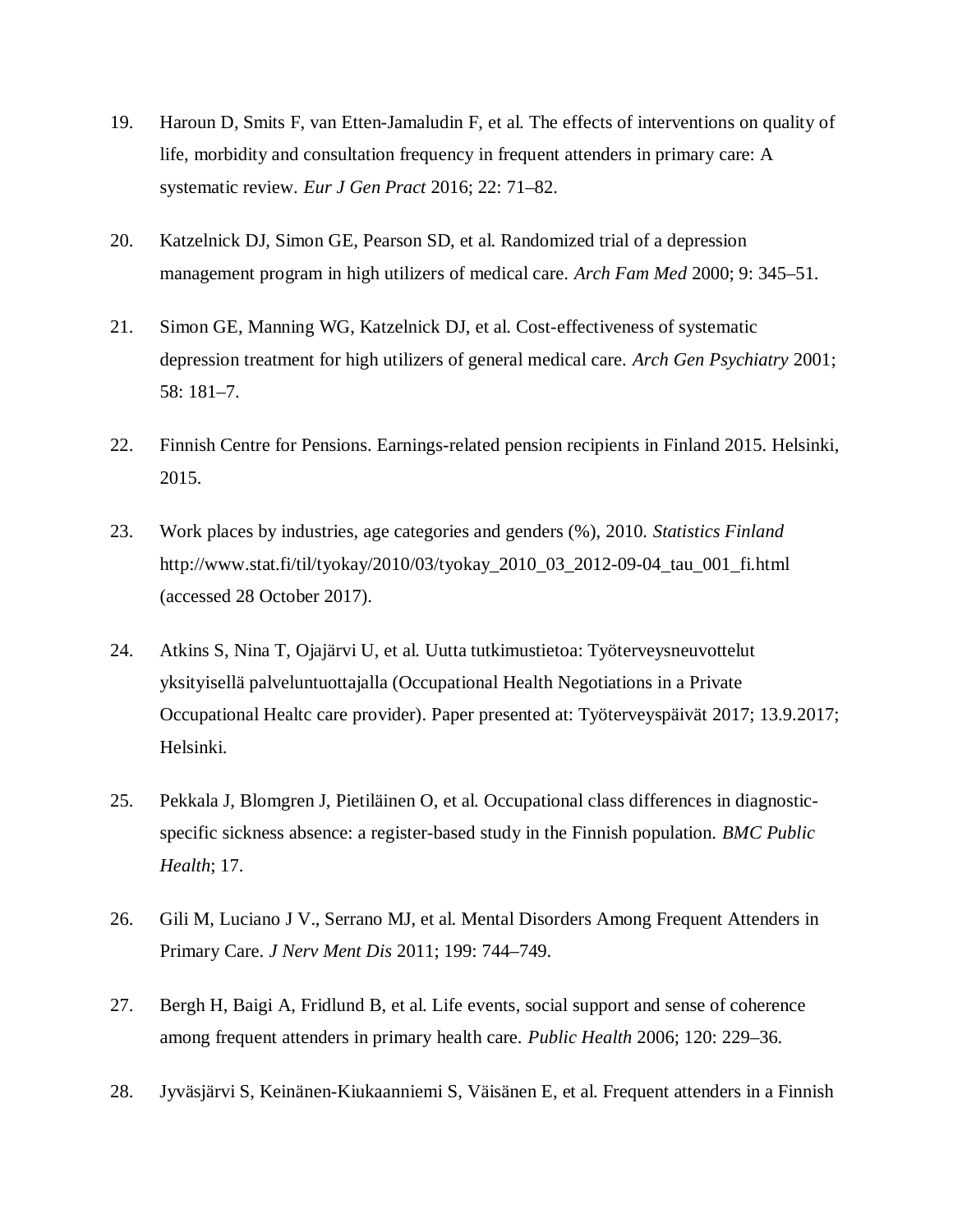health centre: morbidity and reasons for encounter. *Scand J Prim Health Care* 1998; 16: 141–148.

29. Ikonen A, Räsänen K, Manninen P, et al. Use of health services by Finnish employees in regard to health-related factors: The population-based Health 2000 study. *Int Arch Occup Environ Health* 2013; 86: 451–462.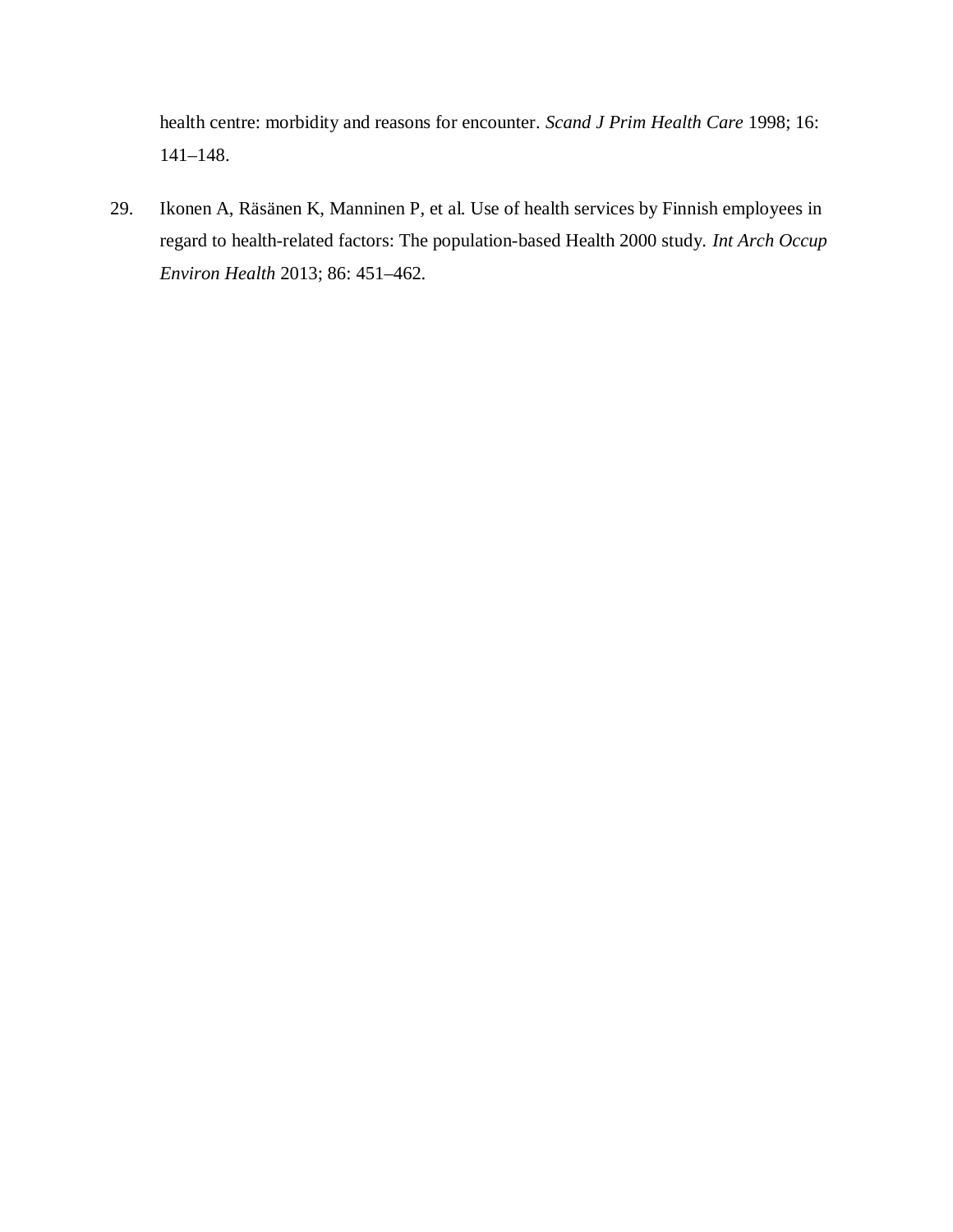Table 5 (additional information for table 4)

| Diagnoses in table 4                                          | <b>ICD-10</b>                                                                                                                                                                                                                             |
|---------------------------------------------------------------|-------------------------------------------------------------------------------------------------------------------------------------------------------------------------------------------------------------------------------------------|
| Illnesses of the back and the spine                           | M40-M54                                                                                                                                                                                                                                   |
| Illnesses of the neck, cervical spine and<br>tension headache | G44.2, M43.3, M43.4, M43.5, M43.6, M47.8,<br>M47.80, M50, M50.0, M50.1, M50.2, M50.3,<br>M50.8, M50.9, M53, M53.0, M53.1, M53.3,<br>M53.8, M54.2                                                                                          |
| Illnesses of the upper extremities                            | M18, M18.0, M18.1, M18.2, M18.3, M18.4,<br>M18.5, M18.9, M65, M65.0, M65.1, M65.2,<br>M65.3, M65.4, M65.8, M65.9, M70.0, M70.1,<br>M70.2, M70.3, M75, M75.0, M75.1, M75.2,<br>M75.3, M75.4, M75.5, M75.8, ,M75.9, M77.0,<br>M77.1, M77.2, |
| Brachial plexus disorders                                     | G54.0                                                                                                                                                                                                                                     |
| Carpal tunnel syndrome                                        | G56.0                                                                                                                                                                                                                                     |
| Illnesses of the lower extremities                            | M16-M17, M20.1-M20.6, M23, M24.7-<br>M24.8, M70.4-M70.7, M71.2, M72.2, M76;<br>M77.3-M77.5, M79.4                                                                                                                                         |
| Fibromyalgia                                                  | M79.7                                                                                                                                                                                                                                     |
| Nonorganic sleep disorders                                    | F <sub>51</sub>                                                                                                                                                                                                                           |
| Depressive episodes                                           | F32-F33                                                                                                                                                                                                                                   |
| Phobic and other anxiety disorders                            | F40-F41                                                                                                                                                                                                                                   |
| Schizophrenia, psychotic and delusional<br>disorders          | F20-F29                                                                                                                                                                                                                                   |
| Bipolar disorder                                              | F31                                                                                                                                                                                                                                       |
| Reaction to severe stress and adjustment<br>disorders         | F43                                                                                                                                                                                                                                       |
| Burn-out                                                      | Z73.0                                                                                                                                                                                                                                     |
| Other mental and behavioral disorders                         | $\mathsf{F}$                                                                                                                                                                                                                              |